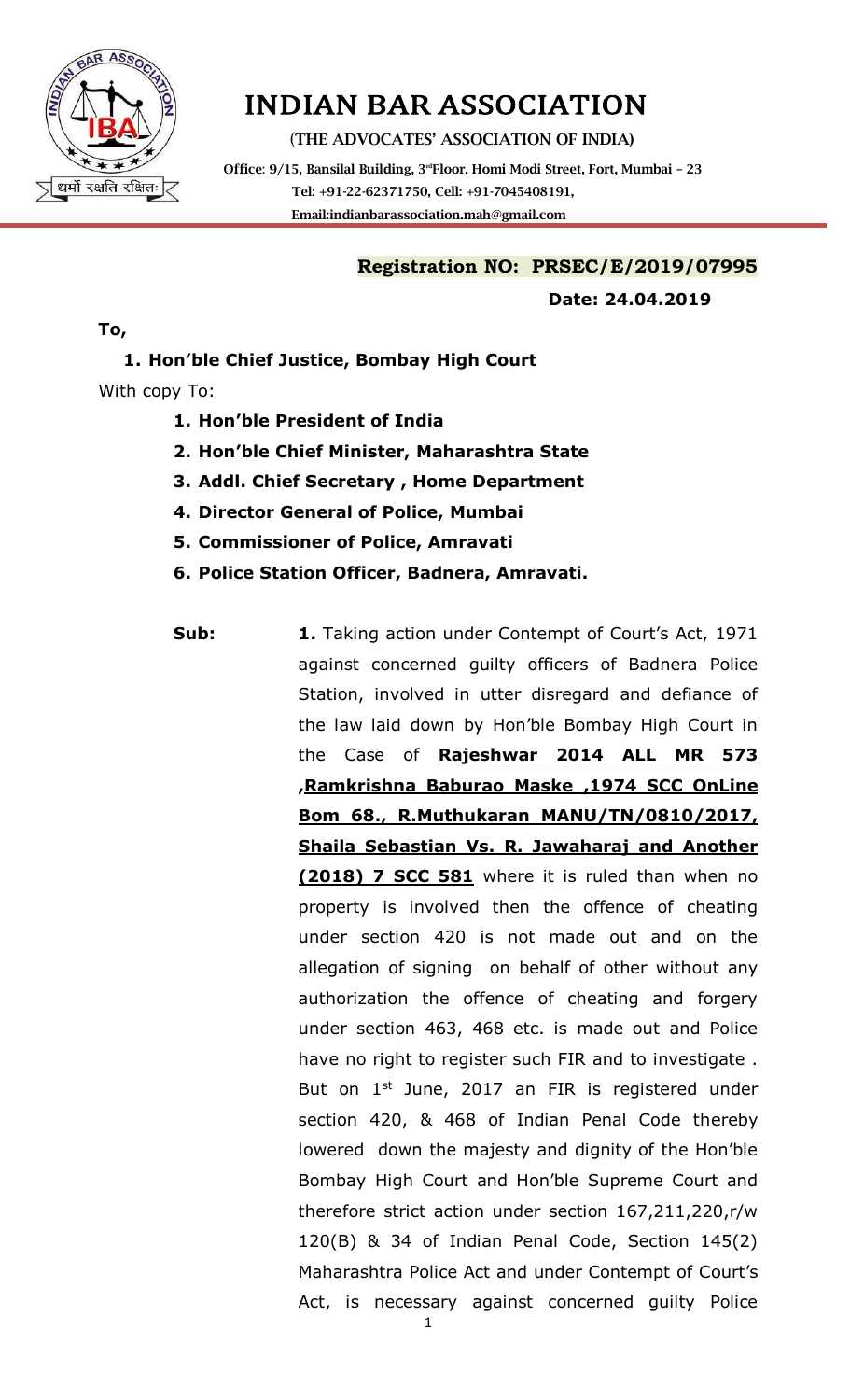officers of Badnera in view of law laid down in **Re: M.P.Dwivedi AIR 1996 SC 2299.**

**2. Gross violation of Article 21 of the Constitution of India and Contempt of Hon'ble Supreme Court judgement in T.T. Anthony AIR 2001 SC 2637 ,Amit shah's case (2013) 6 SCC 348** & Division Bench of Hon'ble Bombay High Court. **3. Giving investigation against guilty Police Officer to CID as per law laid down in Sudhir Vora Vs Commissioner of Police 2004 Cri.L.J. 2278.(Bom) (D.B)**

Hon'ble Sir,

**1.** By way of this representation ,I would like to bring to your notice the gross violation of fundamental rights of an advocate at the hands of some police officers of Badnera Police Station, Amravati.

**2.** The brief fact is that one mentally sick advocate Chandrashekhar Shinde was working in the an NGO "HUMAN RIGHTS SECURITY COUNCIL"

**3.** Duo to his unlawful activities he (C.S.Shinde ) was thrown out of the NGO on around 20<sup>th</sup> October, 2007. Then in order to take revengesaid Chandrashekhar Shinde sent a letter to Human Rights Commission that the said NGO had misused his name and it is alleged that his signature is put in the covering letter dated  $17<sup>th</sup>$  September, 2017 by someone else without any authorization and therefore action be taken against National President Adv. Nilesh Ojha.

**4.** The falsity of the said Complaint is explained in detail with documentary proofs by Adv. Nilesh Ojha in the Writ Petition No. 1998 of 2017. Filed against said C.S.Shinde & Shri. M.A. Sayeed of Human Rights Commission.

**5.** Also vide a letter dated 17.01.2019 by Rashid Khan Pathan, National Secretary of Human Rights Security Council, had given all the proofs of malafides of said C.S.Shinde and connivance of Shri. M.A.Sayeed.

**6.** Apart from the said falsity, dishonesty & illegality of aforesaid C.S.Shinde, the main aspect is regarding the gross violation of law laid down by Hon'ble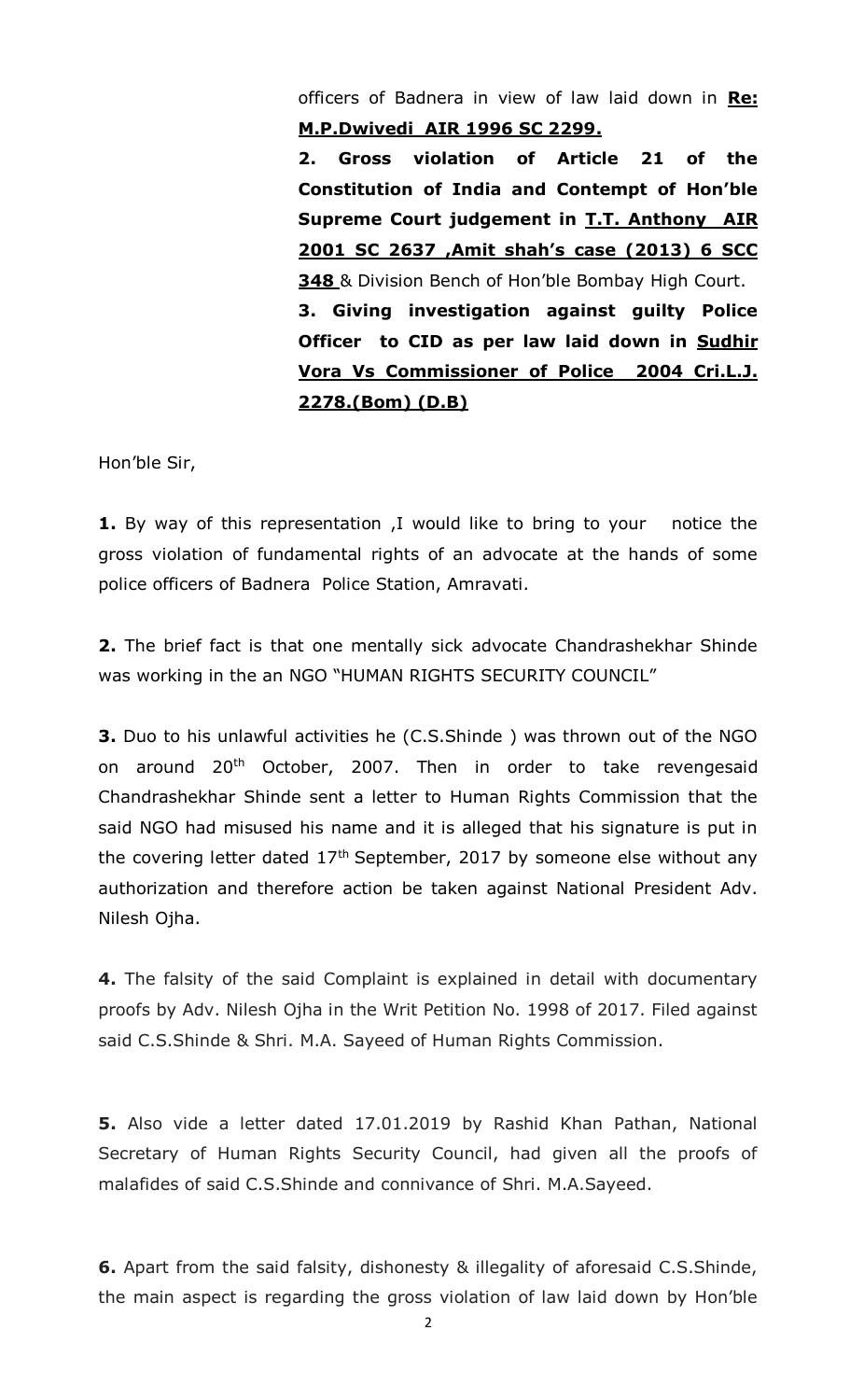Bombay High Court and Hon'ble Supreme Court at the hands of some police personals of Badnera Police Station which is capulized as under.

**7.** That on 01.06.2017 Badnera Police registered an F.I.R. under section 420, 468, of Indian Penal Code.

However even if the complaint/allegations made by said Chandrashekhar Shinde about making his signature on a document unauthorizedly are taken to be true then also offence of forgery or cheating is not made out in view of law laid down in:

## (i) **Ramkrishna Baburao Maske Vs.Kishan Shivraj Shelke 1974 SCC OnLine Bom 68**

# (ii) **R. Muthukumaran and Ors. Vs. Ramesh Babu and Ors. MANU/TN/0810/2017**

**iii) Shaila Sebastian Vs. R. Jawaharaj and Another (2018) 7 SCC 581**

### **iv) Aparajita Nath Vs State (2007) 2 GLR 567**

**8. Rajeshwarrao and Ors. Vs. The State of Maharashtra and Ors. 2014 ALL MR (Cri) 573, where it is ruled as under;** 

> *"Sections 420, 468, 471, 120B of IPC – Quashing of F.I.R. – Bogus signature of complainant in the register produced before Charity Commissioner – do not attract any offence of cheating and forgery – F.I.R. quashed.*

> *Cheating requires that the person so deceived to deliver any property to any person. After reading the report from any angle, none amongst the ingredients of delivery of any property or any act or omission thereby deceiving the complaint, is not even barely described. Cognizance cannot be taken by police.*

> *The act of the police officer taking cognizance is thus, bad not only due to non-application of mind, but it is bad even if application of mind is presumed. Impugned registration of FIR is vitiated by reason of jurisdictional error of failing to note that there does not exist description of commission of*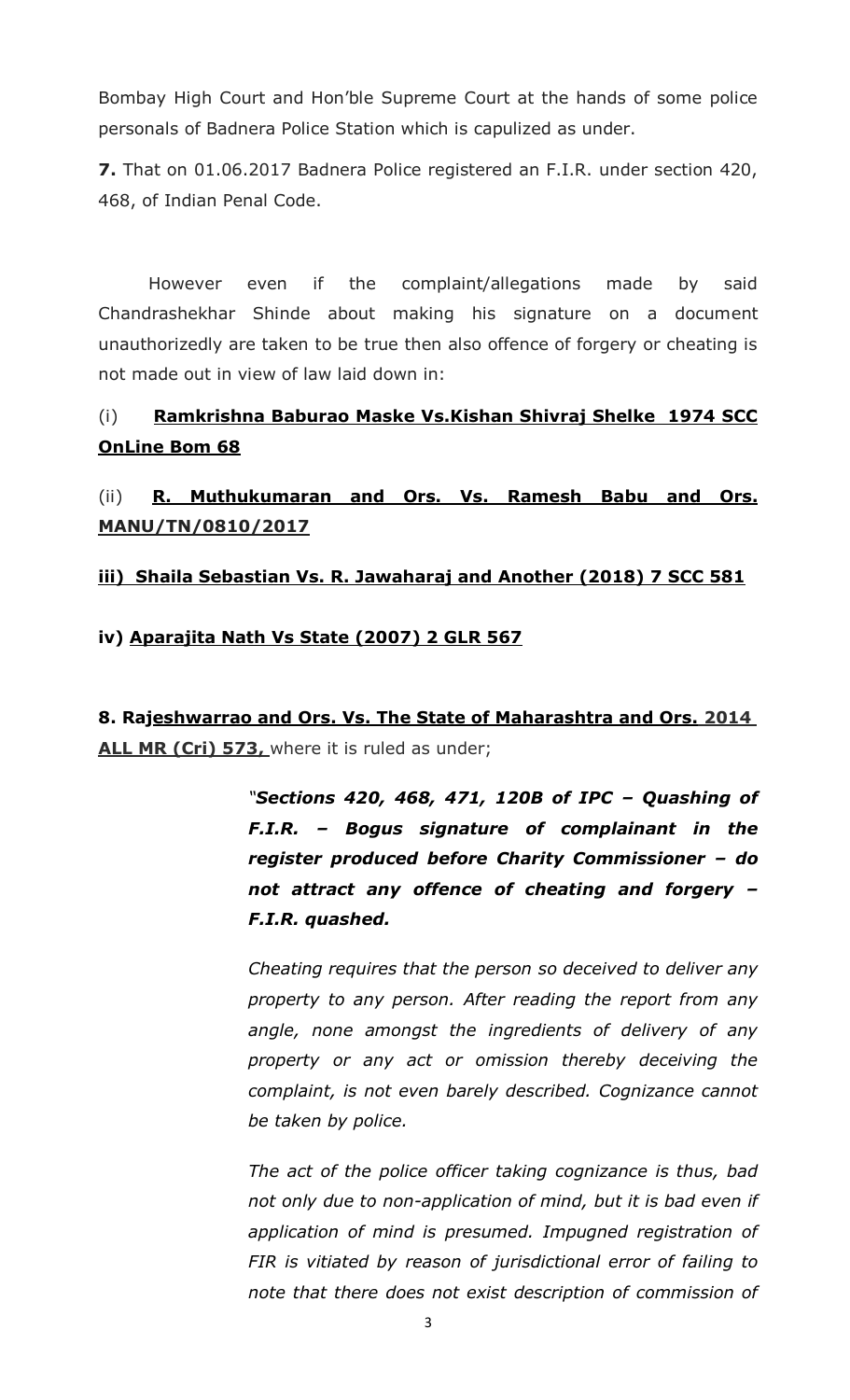*any offence in the FIR and hence, cognizance of the report lodged by respondent No. 3 is wholly unjust and is not tenable in law and is required to be quashed and set aside.*

*Accusation that the complainant have never signed the attendance register of any meeting still, by fabrication of record and preparation of bogus documents, the record of his attendance has been created. Signatures done in the name thereon, are bogus, which complainant have not done. Held, the complaint does not fall within the case of cheating and forgery.*

*The background of allegations the offence purported to be committed before the competent court, no cognizance would be competent by the police in absence of report by the Public servant concerned.*

*In spite of the fact that the opinion was sought by the police as to registration of offence from Deputy Director of Prosecution and that the offence was registered thereafter, does not excuse the police from application of mind on their own before registration of offence."*

**9.** In the case of **Aparajita Nath Vs State (2007) 2 GLR 567**, it is read as under:-

> *"Cheating by personation - Ingredients - Sec. 416,419,420 of IPC - without delivery of property no offence of cheating can be made out.*

> *Merely writing in other names or identifying oneself in another name without any intention to deceive others cannot be said to constitute offence of cheating. Criminal impersonation even if true, the facts do not constitute an offence under [Section 419](https://indiankanoon.org/doc/1667388/) IPC. The accused stands discharged.*

> *In the case of [Bashirbhai Mohamedbhai v. State](https://indiankanoon.org/doc/902081/)  [of Bombay](https://indiankanoon.org/doc/902081/) wherein the Supreme Court observed that making of the false representation is one of*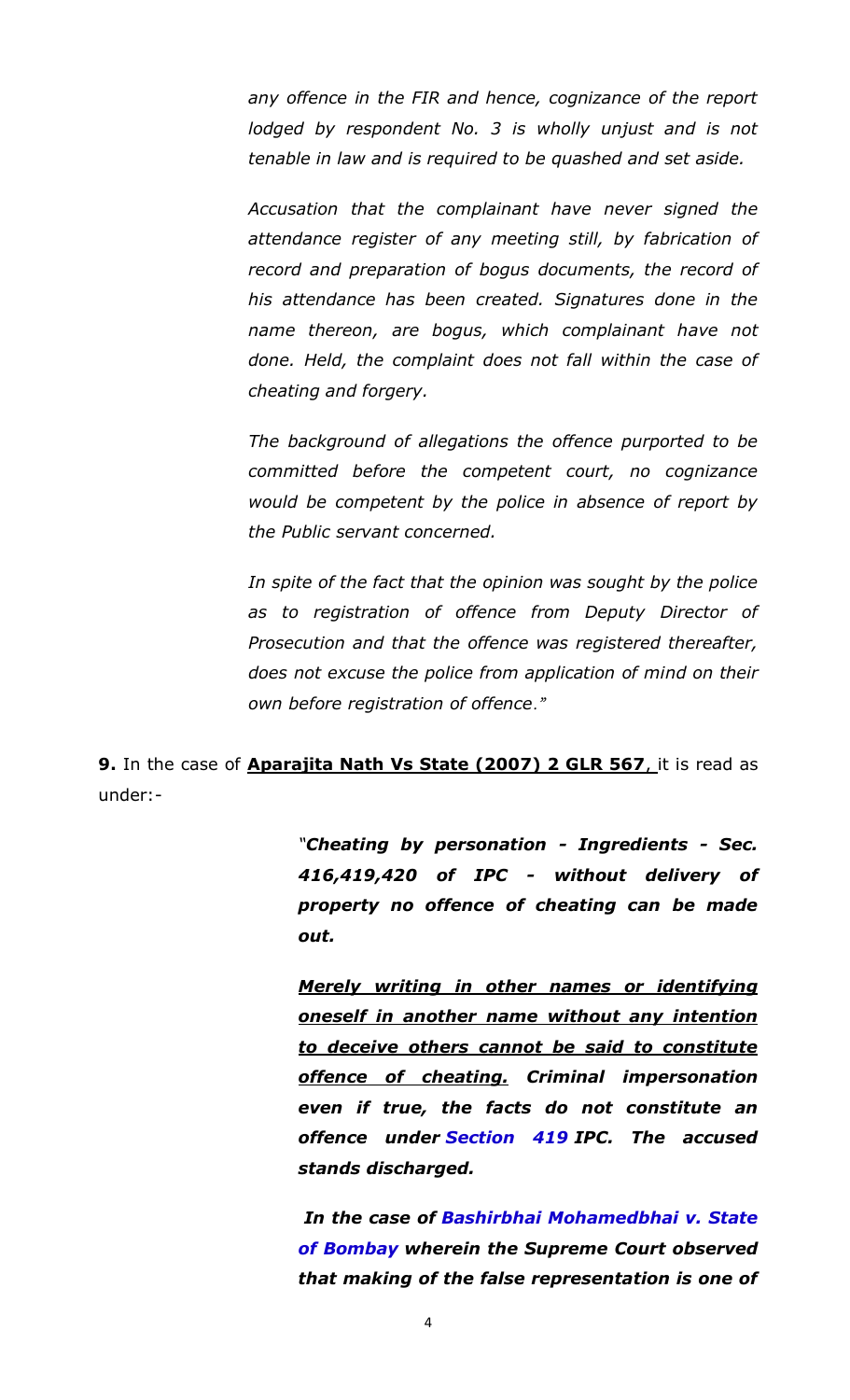*the ingredients for the offence of cheating and delivery of property is another ingredient and both of these ingredients are required to establish the charge.*

*In the instant case, there is no allegation that the petitioner has deceived the complainant/informant in any manner or that the informant/complainant was induced to part with any property which is the first part of [Section 415](https://indiankanoon.org/doc/1306824/) IPC."*

**10. Pannaram Vs. State of Rajasthan and Ors. MANU/RH/0708/2017** where it is ruled as under;

### *"I.P.C. 420, 467, 468, 741 not made out for furnishing false information to a public servant-*

*Furnishing false information before a public servant cannot be equated with the execution of a false document. If what is executed is not a false document, there is no forgery and if there is no forgery, then no offence under the provisions of sections under sections 420, 467, 468, 471 IPC is made out.*

*From bare reading of the impugned FIR, it is clear that there is no averment to the effect that the accused by using fraudulent means induces the complainant or any person so cheated to deliver some valuable security etc. Hence, the offence punishable under section 420 IPC cannot be said to be made out from allegations contained in the impugned FIR.*

*Upon perusal of the impugned FIR, it is apparent that the main allegation of the complainant in the impugned FIR is to the effect that the accused-person has furnished false information or has not furnished correct information. If the said allegations of the complainant are accepted to be true then too, the offence, which at best can be said to be committed by the accused would be of making statement in connection with an election which is punishable under section 171-G IPC or furnishing false information to any*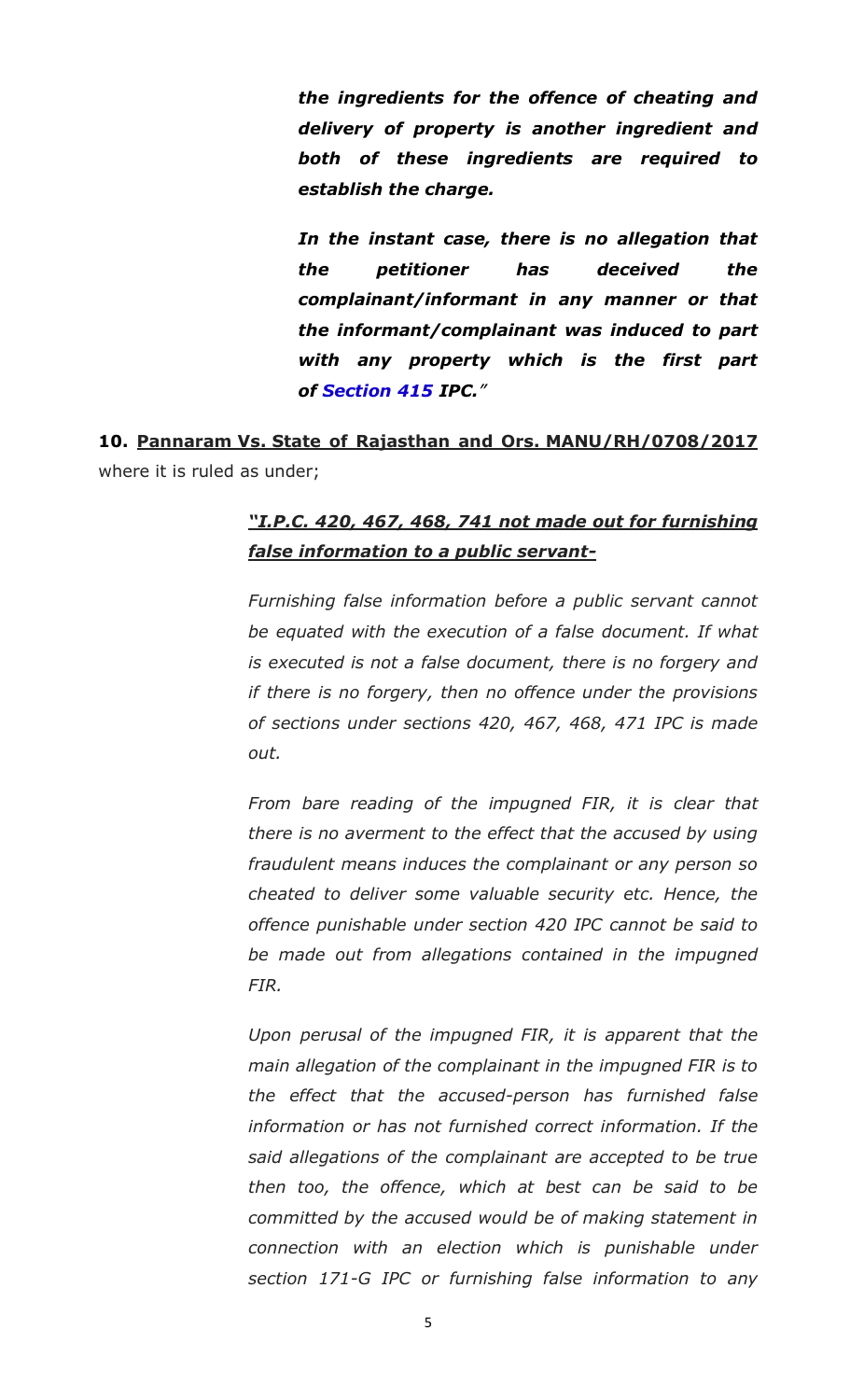*public servant punishable under section 177 IPC or the offences punishable under sections 181, 193, 199 and 200 IPC. However, all the above mentioned offences are noncognizable offences. As per the provisions of sub-section (2) of section 155 CrPC, a Police Officer cannot investigate into the allegations of non-cognizable offence without any order of the Magistrate having power to try such case or commit the case for trial, however, no such order of the Magistrate concerned is available on record.*

*In view of the above discussions, this Court is of the opinion that the impugned FIR is liable to be quashed."*

**11.** Hon'ble Bombay High Court in **Ramkrishna Baburao Maske Vs.Kishan Shivraj Shelke 1974 SCC OnLine Bom 68, had ruled as under;** 

> *"Sec. 415,417,420 of I.P.C. – These section cannot be invoked without there being property involved in the transaction -In the matter of deception there should be intention of wrongful gain to one person or wrongful loss to*

> *another person. This means that, there should be a gain by wrongful means of property. In so far as the facts and circumstances of our case are concerned, the question of property does not arise at all.*

> *For the purpose of causing wrongful loss or wrongful gain the prosecution has to establish that gain or loss was by unlawful means and that was of property to which the person gaining or losing was not legally entitled. In other words, the result of concealment of fact should be for the purpose of wrongful gain by unlawful means of property. In the instant alleged cheating such a dishonest concealment of fact is absent. The facts of our case, therefore, show that there was no wrongful gain to the accused nor there was any wrongful loss to the complainant. If that is so, then one of the ingredients viz. dishonest concealment of fact cannot he said to have been established in this ease.*

> *"What is 'dishonesty' is also defined in [Section 24,](https://indiankanoon.org/doc/898393/) [Indian](https://indiankanoon.org/doc/1569253/)  [Penal Code,](https://indiankanoon.org/doc/1569253/) Whoever does any thing with intent of causing wrongful gain to one person or wrongful loss to another*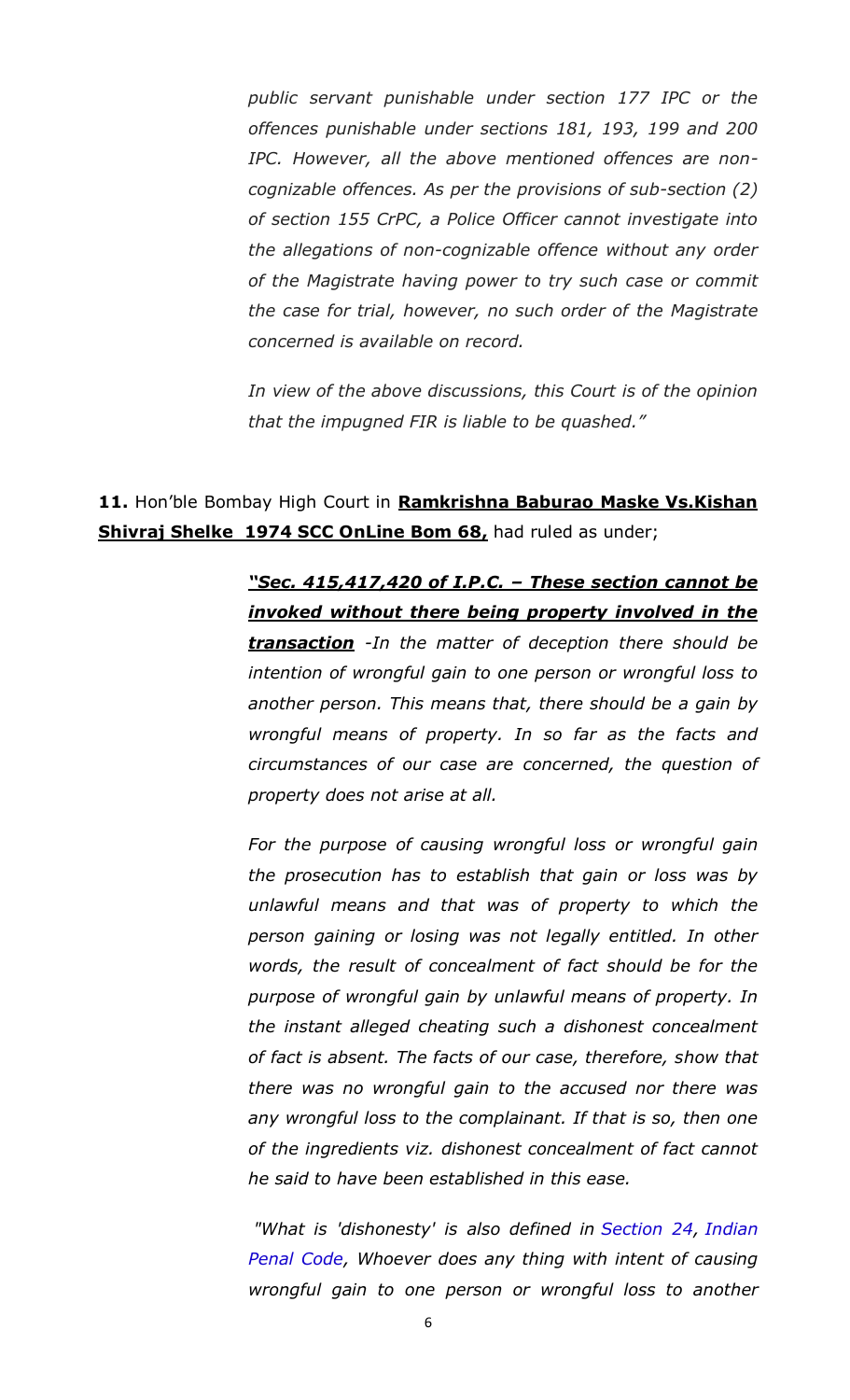*person is said to do that thing dishonestly. Wrongful gain and wrongful loss are also defined in [Section 23,](https://indiankanoon.org/doc/519920/) [Indian](https://indiankanoon.org/doc/1569253/)  [Penal Code.](https://indiankanoon.org/doc/1569253/) Wrongful gain is gain by unlawful means of property to which the person gaining is not legally entitled. Wrongful loss is loss by unlawful means of property to which the person losing is legally entitled. Therefore, in the matter of deception there should be intention of wrongful gain to one person or wrongful loss to another person. This means that, there should be a gain by wrongful means of property. In so far as the facts and circumstances of our case are concerned, the question of property does not arise at all.*

*The learned Magistrate, therefore, was right in acquitting the accused"*

**12.** Hon'ble High Court in **R.Muthukaran MANU/TN/0810/2017** case had ruled as under;

> "*A. Forgery – Merely signing on behalf of others on a document does not amounts to forgery it is wrong but not an offence unless by the alleged forgery some wrongful gain to maker and wrongful loss of property to which the person losing it is legally entitled - the primary intention was to induce the registrar to believe that the certificate was signed by the Headmaster of the Government School, it was no doubt a wrong thing to do, but that does not make it an offence under the Penal Code - 'Fraudulently" is defined by Section 25 IPC to be "doing of things with an intent to defraud, but not otherwise."*

> *'Dishonestly'' is defined by Section 24 IPC to be "the doing of any thing with an intention of causing wrongful gain to one person or wrongful loss to another."*

> *'Wrongful gain" is defined by Section 23 IPC to be " the gain by unlawful means of a property to which the person gaining is not legally entitled and "Wrongful loss" has been defined as the same section to be "the loss by unlawful means of property to*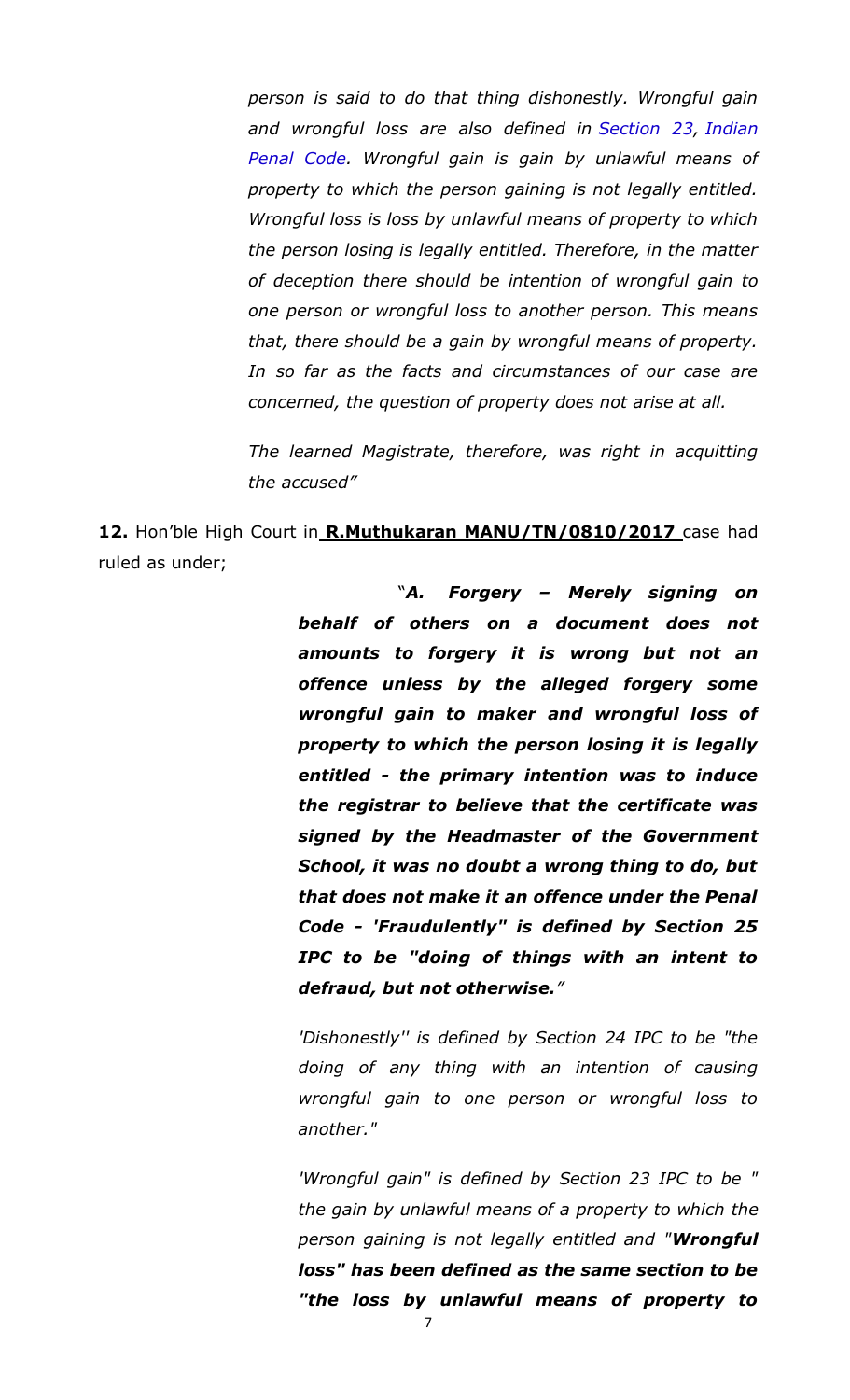*which the person losing it is legally entitled." In construing Sections 24 and 25 IPC we are of the opinion that the primary and not the remote intention of the accused must be looked at.* 

*By falsely inducing the registrar to believe that the certificate was signed by the headmaster of the Government School under Public management to be permitted to sit for the entrance examination. Now this primary intention of the accused was not, we think, fraudulent or dishonest within the meaning of Sections 25 and 24, Indian Penal Code........*

*We held that the accused could not be prosecuted under Sections 471 IPC as there was no dishonest or fraudulent intent.*

*We are therefore of the opinion that upon the facts stated, the accused was not guilty under Section 471, Indian Penal Code in as much as his use of the forged document with the knowledge or belief that it was forged, was not fraudulent or dishonest."*

*"In ParmainderKaur v. State of U.P, MANU/SC/1765/2009 : AIR 2010 SC 840, the Hon'ble Supreme Court while considering a case where, like in the case in hand, the figure "1" was added in the date of the document, held that there is no making of false document under Section 464 IPC and quashed the criminal prosecution against the accused therein. Para 14 & 17 of the said Judgment are extracted hereunder:*

*To attract the second clause of Section 464 there has to be alteration of document dishonestly and fraudulently. So in order to attract clause "Secondly" if the document is to be altered it has to be for some gain or with such objective on the part of the accused. Merely changing a document does not make it a false document. Presuming that the figure "1" was added as was done in this case, it cannot be said that the document became false for the simple reason that the*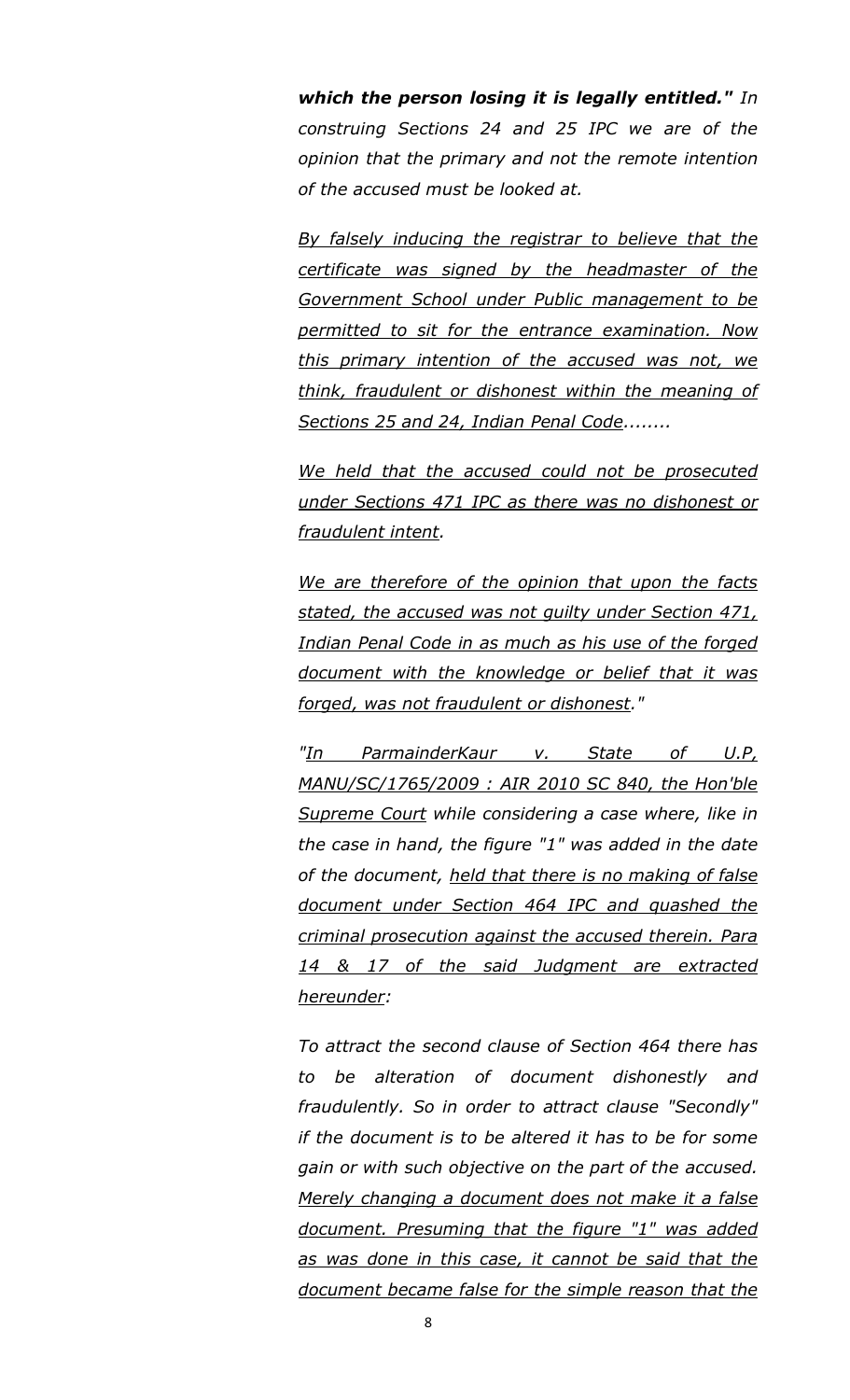*appellant had nothing to gain from the same. She was not going to save the bar of limitation.*

*B. It is also relevant to refer to the Judgment of the Hon'ble Calcutta High Court in Queen Empress v. Haradhan, MANU/WB/0012/1892: ILR 1892 Cal (29) 380, wherein a case similar to the case on hand was considered, where the accused a student created a certificate as though it was signed by a headmaster of a Government School so as to enable him to undertake the entrance exam. In furtherance of such certificate, he was permitted to take entrance exam, which he cleared successfully. Thereafter, he was charged for having used a forged document and to have committed forgery. In the case in hand, the reverse is the charge sheet against the petitioners that the accused manipulated the attendance register so as to prevent the de facto complainant from taking his examination. The Calcutta High Court after considering the provisions of the Code, held that no offence of forgery can be laid against the accused therein as the Court found that the facts do not satisfy the requirement of being dishonest or fraudulent within the meaning of Sections 24 & 25 of the Penal Code, it is held as follows:*

*"\*As regards forgery the intention to commit fraud must be the mere intention, not possible and remote one, here the primary intention was to induce the registrar to believe that the certificate was signed by the Headmaster of the Government School, it was no doubt a wrong thing to do, but that does not make it an offence under the Penal Code.*

*To support a charge under Section 471 IPC the prosecution must prove*

*(i) that the document in respect of which the charge is made is forged.;*

*(ii) that the accused used*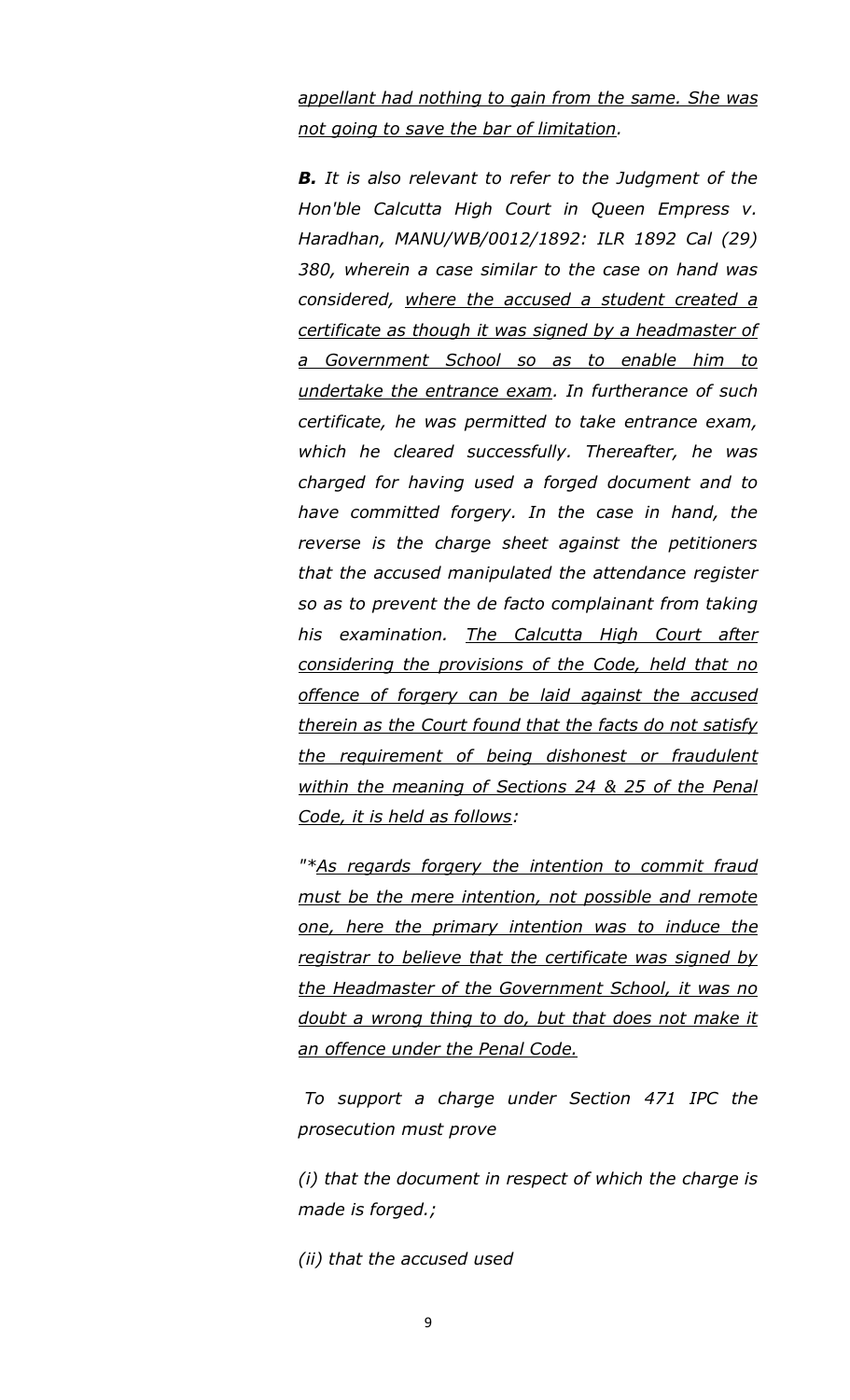*(iii) that at the time he used it he knew or had reason to believe that it was forged*

*(iv) that at the time he used it which such knowledge or belief he did so*

*fraudulently or dishonestly.*

*'Fraudulently" is defined by Section 25 IPC to be "doing of things with an intent to defraud, but not otherwise "*

*'Dishonestly'' is defined by Section 24 IPC to be "the doing of any thing with an intention of causing wrongful gain to one person or wrongful loss to another."*

*'Wrongful gain" is defined by Section 23 IPC to be " the gain by unlawful means of a property to which the person gaining is not legally entitled and "Wrongful loss" has been defined as the same section to be "the*  loss by unlawful means of property to which the *person losing it is legally entitled." In construing Sections 24 and 25 IPC we are of the opinion that the primary and not the remote intention of the accused must be looked at.*

*By falsely inducing the registrar to believe that the certificate was signed by the headmaster of the Government School under Public management to be permitted to sit for the entrance examination. Now this primary intention of the accused was not, we think, fraudulent or dishonest within the meaning of Sections 25 and 24, Indian Penal Code........*

*We held that the accused could not be prosecuted under Sections 471 IPC. We are therefore of the opinion that upon the facts stated, the accused was not guilty under Section 471, Indian Penal Code in as much as his use of the forged document with the knowledge or belief that it was forged, was not fraudulent or dishonest."*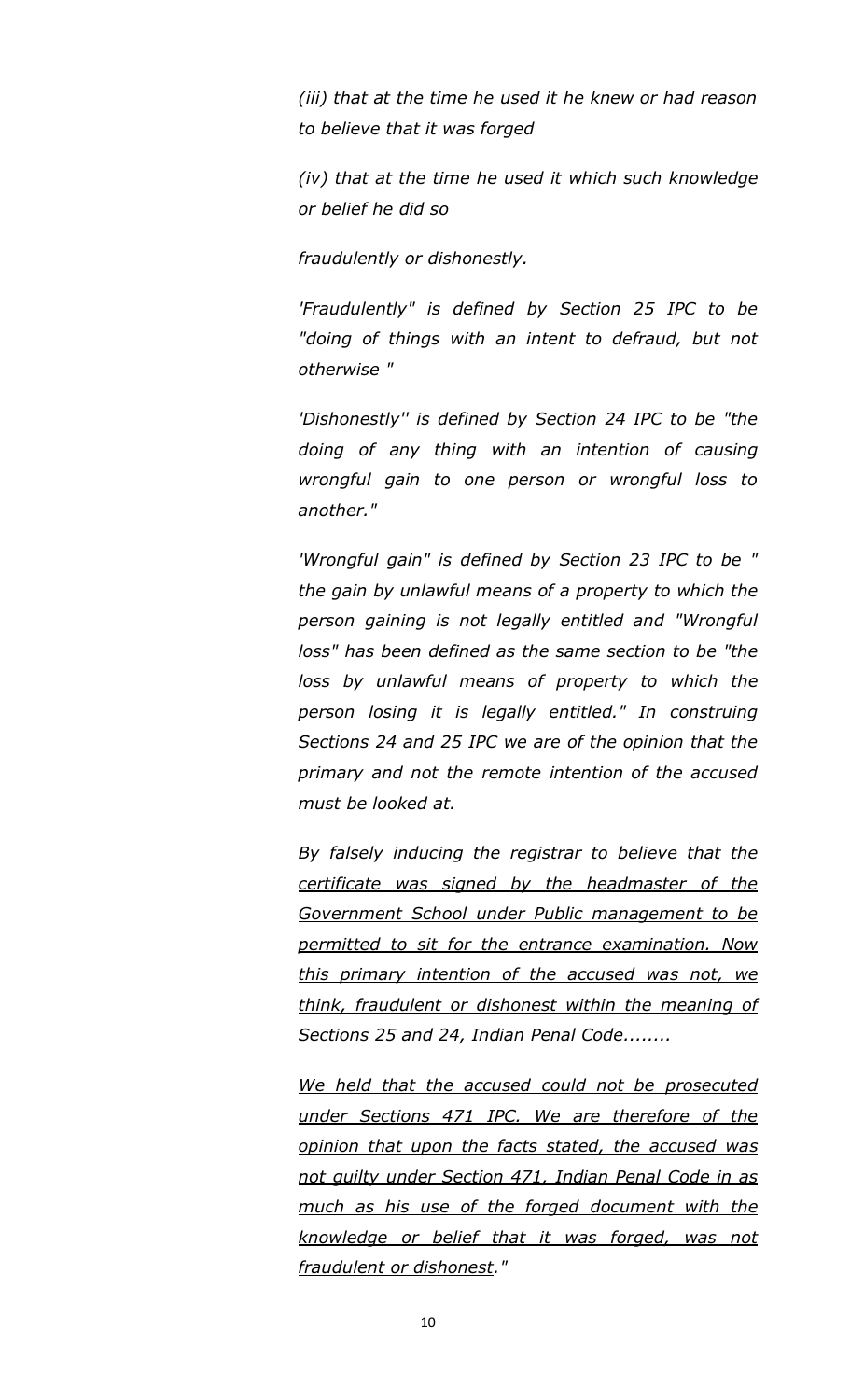*C. Therefore, to attract the offence under Sections 465, 466 and 469, there should be dishonest concealment of facts. "What is dishonesty' is also defined in Section 24 of Indian Penal Code, whoever does any thing with intent of causing wrongful gain to one person or wrongful loss to another person is said to have done that thing dishonestly. Wrongful gain and wrongful loss are also defined in Section 23, Indian Penal Code. Wrongful gain is a gain by unlawful means of property to which the person gaining is not legally entitled. Wrongful loss is a loss by unlawful means of property to which the person losing is legally entitled. Therefore, in the matter of deception there should be intention of wrongful gain to one person or wrongful loss to another person. This means that, there should be a gain by wrongful means of property. Insofar as the facts and circumstances of our case are concerned, the question of property does not arise at all.*

**13.** Hon'ble Supreme Court in **Shaila Sebastian Vs. R. Jawaharaj and Another (2018) 7 SCC 581** case had ruled as under;

> *"[Sections 420](https://indiankanoon.org/doc/1436241/)[,423](https://indiankanoon.org/doc/1442106/) and [465,](https://indiankanoon.org/doc/1317063/) [IPC](https://indiankanoon.org/doc/1569253/) read with 109, [IPC.](https://indiankanoon.org/doc/1569253/) - High Court concluded that, as no case is made out under [Section 464,](https://indiankanoon.org/doc/1745798/) [IPC](https://indiankanoon.org/doc/1569253/) and therefore offence under [Section 420](https://indiankanoon.org/doc/1436241/) of the IPC being a consequential one, equally cannot be sustained –*

> *Unless and untill ingredients under [Section](https://indiankanoon.org/doc/1965344/)  [463](https://indiankanoon.org/doc/1965344/) are satisfied a person cannot be convicted under [Section 465](https://indiankanoon.org/doc/1965344/) by solely relying on the ingredients of [Section 464,](https://indiankanoon.org/doc/1965344/) as the offence of forgery would remain incomplete.*

> *The High Court has rightly acquitted the accused based on the settled legal position and we find no reason to interfere with the same.*

> *Although we acknowledge the appellant's plight who has suffered due to alleged acts of forgery, but we are*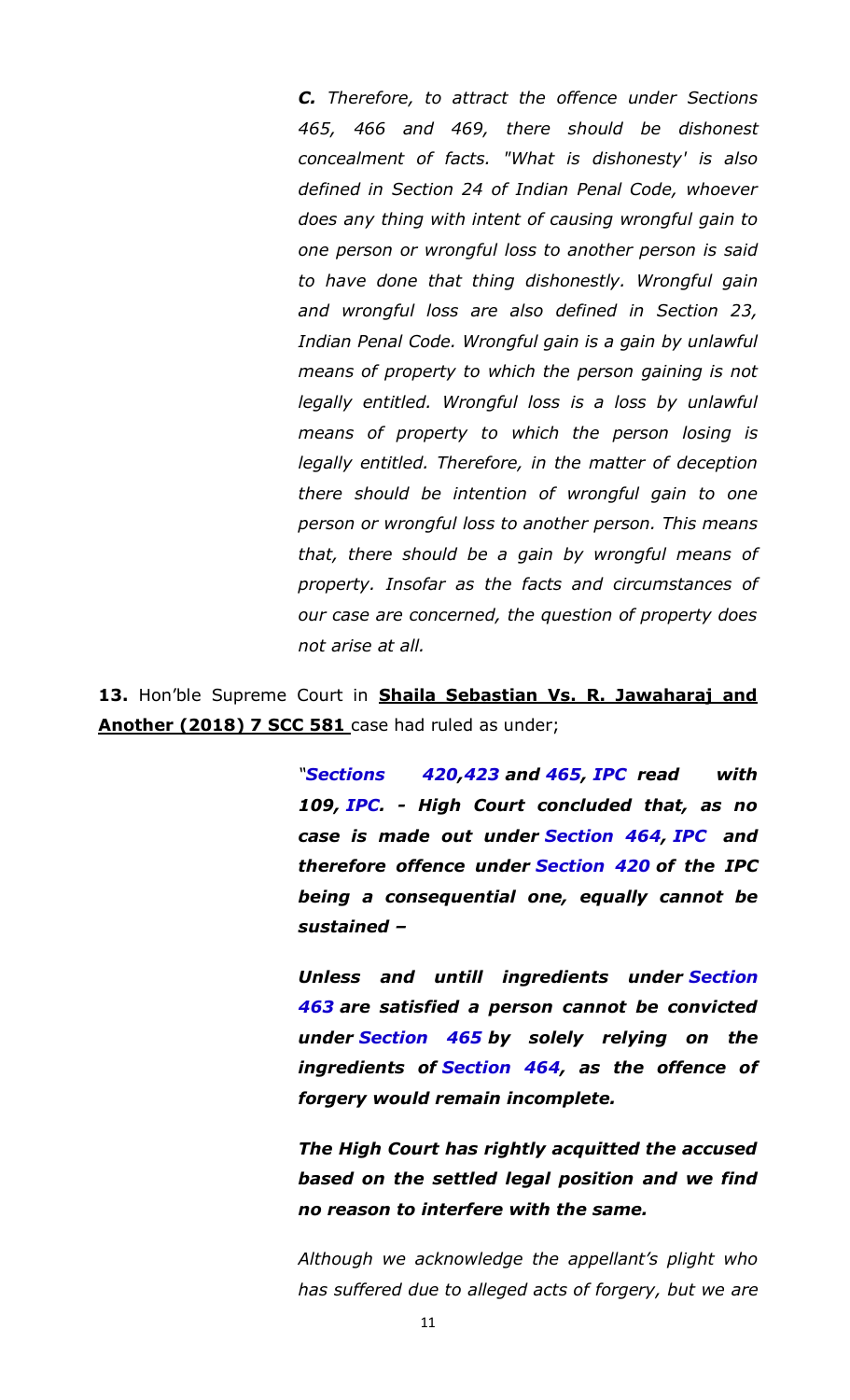*not able to appreciate the appellant's contentions as a penal statute cannot be expanded by using implications.*

*It must be borne in mind that, where there exists no ambiguity, there lies no scope for interpretation. The contentions of the appellant are contrary to the provision and contrary to the settled law. The prosecution could not succeed to prove the offence of forgery by adducing cogent and reliable evidence. Apart from that, it is not as though the appellant is remediless. She has a common law remedy of instituting a suit challenging the validity and binding nature of the mortgage deed."*

**14.** But the concerned Police officer of Badnera Police Station with malafide intention and ulterior motive to cause damage to the Advocate Nilesh Ojha and to help the said Chandrashekhar Shinde had prepared the F.I.R with abovesaid sections and therefore the concerned Police officers of Badnera Police Station are liable for action under section 167, 211, 220, 120(B) & 34 of Indian Penal Code, section 145 (2) of Maharashtra Police Act and under Contempt of Court's Act.

**15.** Hon'ble Bombay High Court in **Garware Polyester Ltd. and Anr. Vs. The State of Maharashtra and Ors. 2010 SCC OnLine 2223** had ruled as under;

> *"Contempt of Courts Act – All the officers /authorities are bound to follow the procedure laid down by High Court in its judgment - The legal proceeding is initiated by the officer is against the judgment of High Court amounts to contempt of High Court – show cause notice is issued to Mr. MoreshwarNathuji Dubey, Dy.Commissioner, LTU, Aurangabad, returnable after four weeks to show cause, as to why action under the provisions of the Contempt of Courts Act should not be initiated against him."*

**16.** In **Re: M. P Dwivedi AIR 1996 SC 2299,** it is ruled has under;

# *"A) VIOLATION OF GUIDELINES LAID DOWN BY SUPREME COURT BY POLICE AND JUDGE OF SUBORDINATE COURTS – THEY ARE GUILTY OF*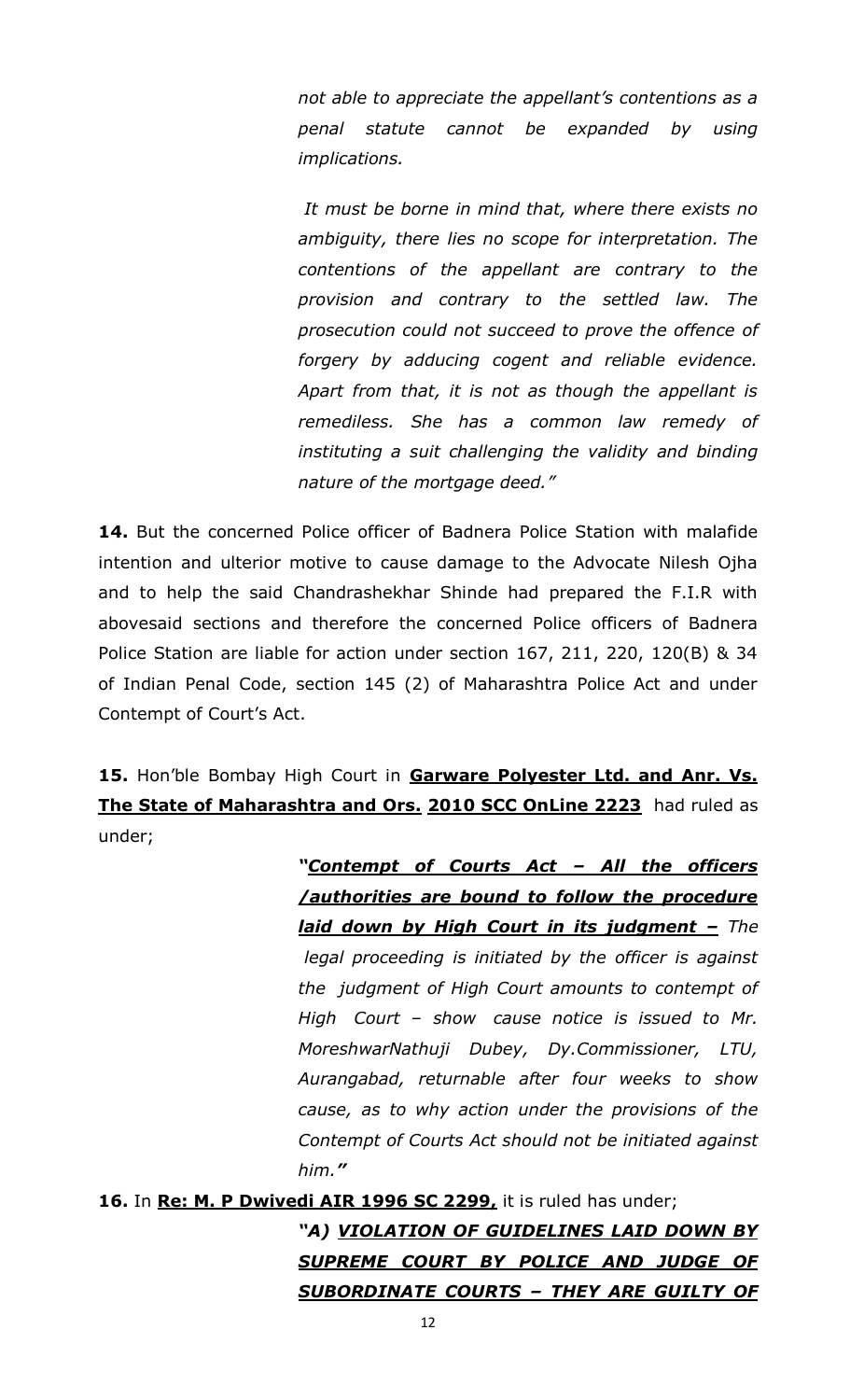#### *CONTEMPT.*

*Held, Contemner No.1, M.P. Dwivedi, was Superintendent of Police of District Jhabwa at the relevant time. notice was being issued to him for the reason that, being over all in charge of the police administration in the distinct, he was responsible to ensure strict compliance with the directions given by this Court .*

*Contemner No.2, DharmendraChoudhary, was posted as SDO (Police) at Aliraipur at the relevant time. Contemners Nos. 1 and 2, even though not directly involved in the said incidents since they were not present, must be held responsible for having not taken adequate steps to prevent such actions and even after the said actions came to their knowledge, they condoned the illegality by not taking stern action against persons found responsible for this illegality. We, therefore, record our disapproval of the conduct of all the five contemners Nos. 1 to 5 in this regard and direct that a note regarding the disapproval of their conduct by this Court be placed in the personal file of all of them.*

*Contemner No.7, B. K. Nigam, was posted as Judicial Magistrate First Class - contemner was completely insensitive about the serious violations of the human rights of accused and defiance of guidelines by Police - This is a serious lapse on the part of the contemner in the discharge of his duties as a judicial officer who is expected to ensure that the basic human rights of the citizens are not violated - Keeping in view that the contemner is a young Judicial Officer, we refrain from imposing punishment on him. We, however, record our strong disapproval of his conduct and direct that a note of this disapproval by this Court shall be kept in the personal file of the contemner.*

*Held, The contemner Judicial Magistrate has tendered his unconditional and unqualified*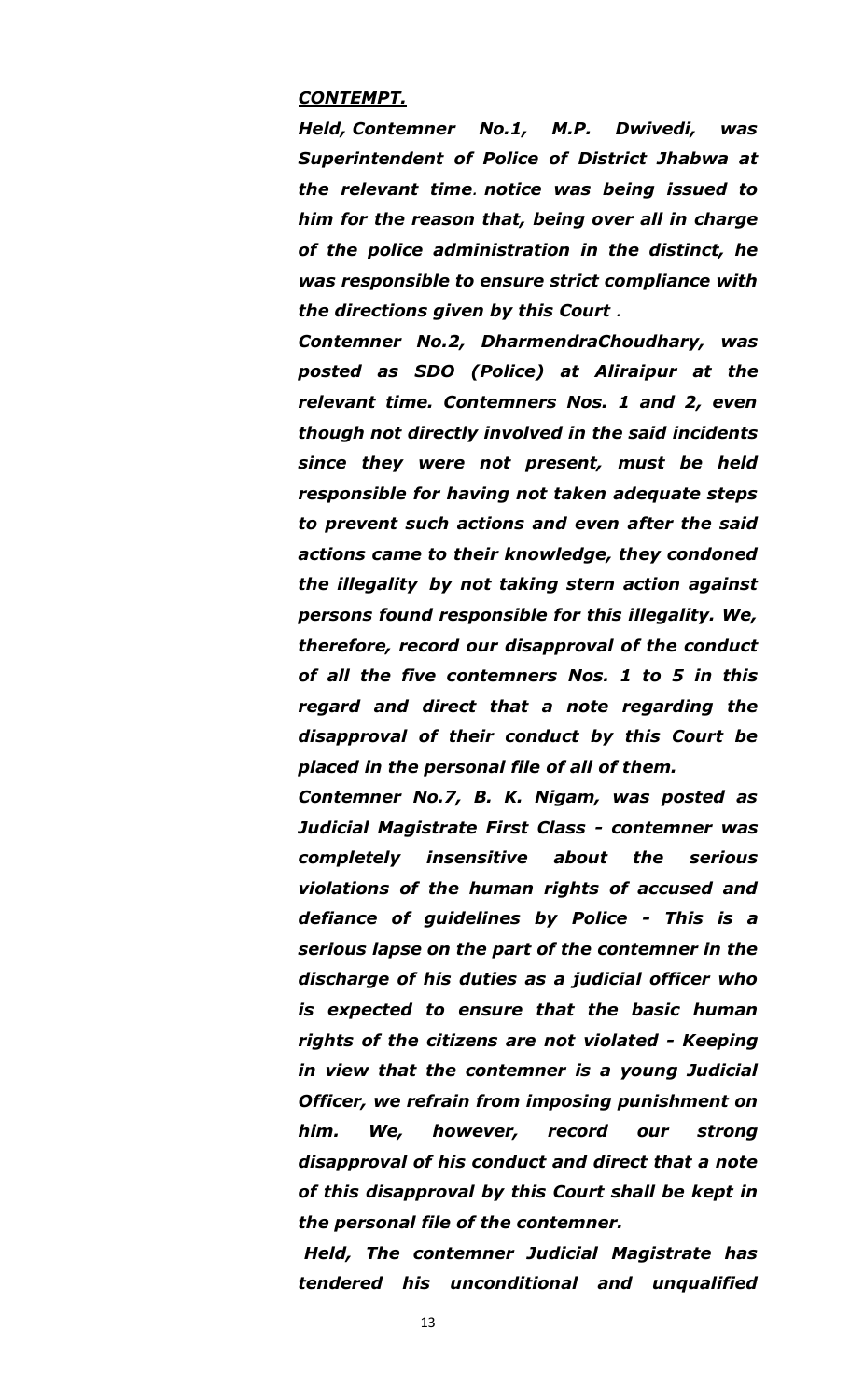*apology for the lapse on his part - The contemner has submitted that he is a young Judicial Officer and that the lapse was not intentional. But the contemner, being a judicial officer is expected to be aware of law laid down by this Court - It appears that the contemner was completely insensitive about the serious violations of the human rights of the undertrial prisoners in the matter of their handcuffing in as much as when the prisoners were produced before him in Court in handcuffs, he did not think it necessary to take any action for the removal of handcuffs or against the escort party for bringing them to the Court in handcuffs and taking them away in the handcuffs without his authorisation. This is a serious lapse on the part of the contemner in the discharge of his duties as a judicial officer who is expected to ensure that the basic human rights of the citizens are not violated. Keeping in view that the contemner is a young Judicial Officer, we refrain from imposing punishment on him. We, however, record our strong disapproval of his conduct and direct that a note of this disapproval by this Court shall be kept in the personal file of the contemner.*

*We also feel that judicial officers should be made aware from time to time of the law laid down by this Court and the High Court, more especially in connection with protection of basic human rights of the people and, for that purpose, short refresher courses may be conducted at regular intervals so that judicial officers are made aware about the developments in the law in the field."*

#### **17.** In **Raman Lal Vs. State 2001 Cr.L.J 800,** it is ruled as under;

*"A] Cri. P.C. Sec. 197 – Sanction for prosecution of High Court Judge – Accused are Additional High Court Judge, Suprintendant of Police Sanjeev Bhatt and others – The accused hatched conspiracy to falsely implicate a shop owner in a case under N.D.P.S. Act*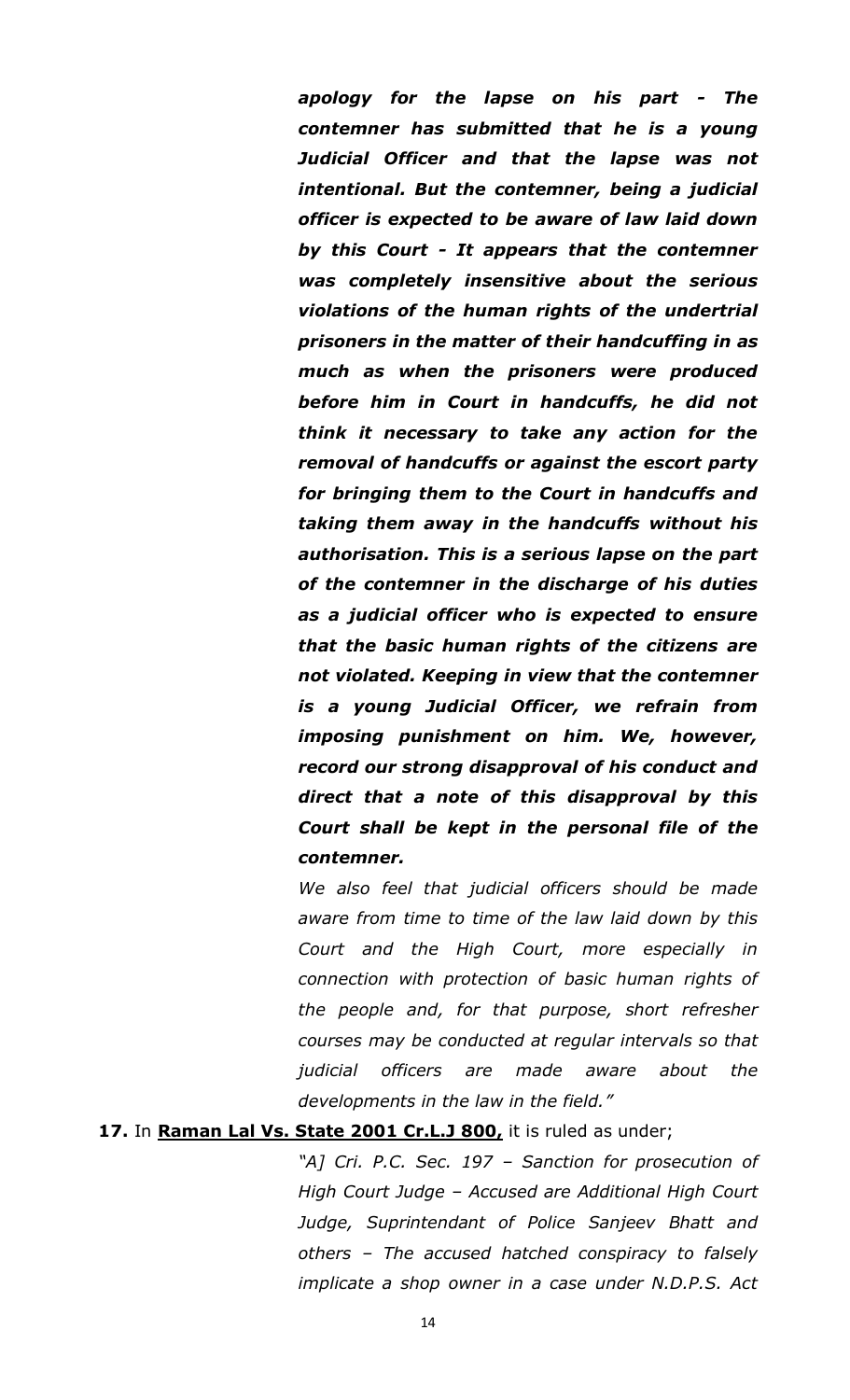*and when shop owner submitted to their demands he was discharged – Complaint u.s. 120-B, 195, 196, 342, 347, 357, 368, 388, 458, 482, I.P.c. and Sec. 17, 58 (1), (2) of NDPS Act – Held – there is no connection between official duty and offence – No sanction is required for prosecution – Registration of F.I.R. and investigation legal and proper.* 

*B] The applicant – Ram Lal Addl. High Court Judge hatched criminal conspiracy – The Bar Association submitted a representation to Hon'ble Chief Justice of India on 11-09-1997 requesting to not to confirm Raman Lal as Judge of the High Court – Later on he was transferred to Principal Judge of city Civil and Sessions Court at Ahmedabad – S.P. (C.I.D.) Jaipur sent a questionnaire through the registrar, Gujrat High Court to accused Addl. High Court Judge – Chief Justice granted permission to I.O. to interrogate – Later on I.O. sent letter to applicant to remain present before Chief Judicial Magistrate at the time of filing the charge-sheet – Applicant filed petition before High Court challenging it – Petition of applicant was rejected by High Court and Supreme Court in limine – No relief is required to be granted to petitioner in view of the facts of the case.*

*C] Conspiracy – I.P.C. Sec. 120 (B) – Apex court made it clear that an inference of conspiracy has to be drawn on the basis of circumstantial evidence only because it becomes difficult to get direct evidence on such issue – The offence can only be proved largely from the inference drawn from acts or illegal ommission committed by them in furtherance of a common design – Once such a conspiracy is proved, act of one conspirator becomes the act of the others – A Co-conspirator who joins subsequently and commits overt acts in furtherance of the conspiracy must also be held liable – Proceeding against accused cannot be quashed.* 

*D] Jurisdiction – Continuing offence – Held – Where complainants allegations are of stinking magnitude*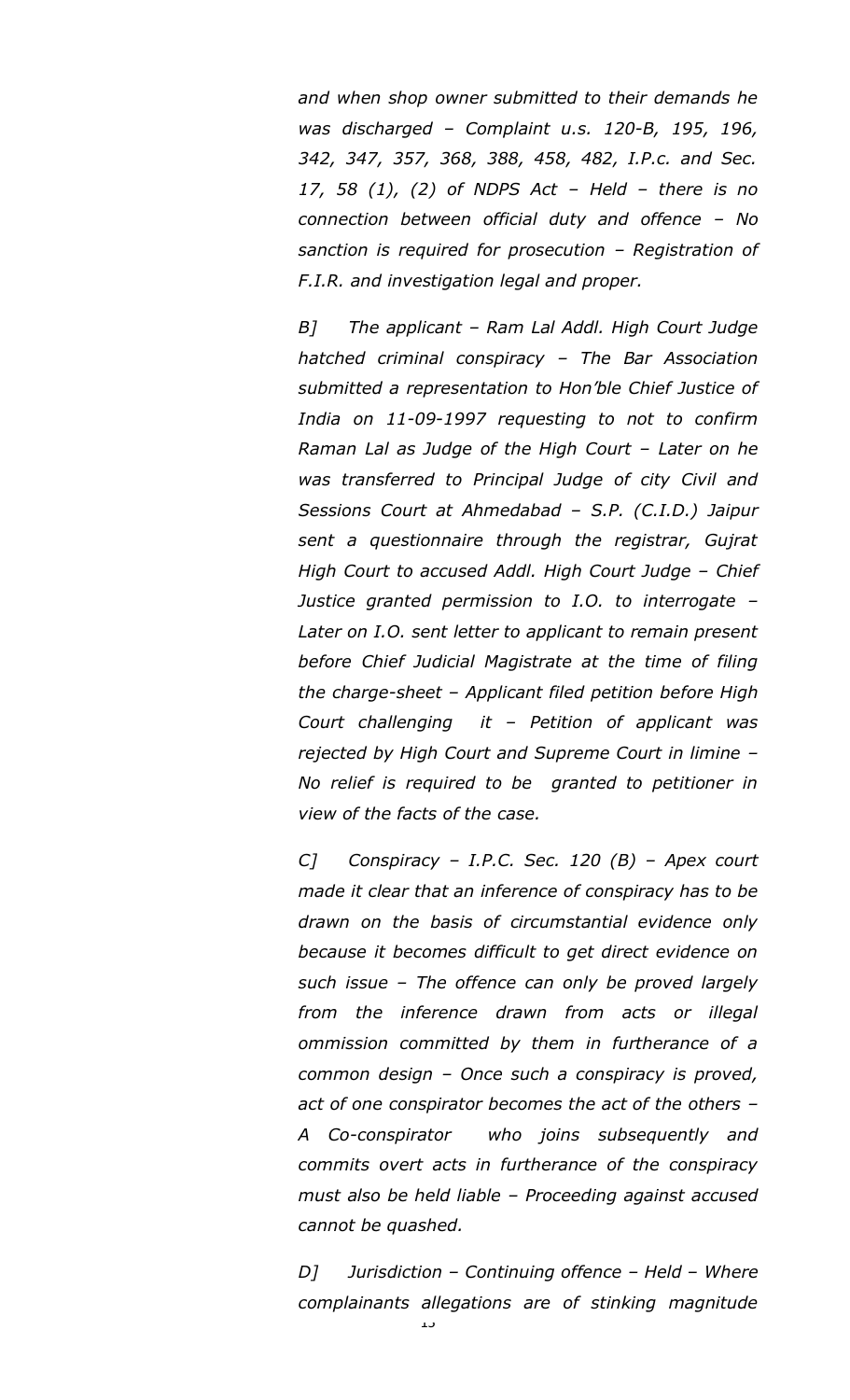*and the authority which ought to have redressed it have closed its eyes and not even trid to find out the real offender and the clues for illegal arrest and harassment are not enquired then he can not be let at the mercy of such law enforcing agencies who adopted an entirely indifferent attitude – Legal maxim Necessiatas sub lege Non continetureQuia Qua Quad Alias Non EstLictumNecessitasfacitLictum, Means necessity is not restrained by laws – Since what otherwise is not lawful necessity makes it lawful – Proceeding proper cannot be quashed."* 

# **18.** In. **Sudhir Vora Vs. Commission of Police 2004 Cr. L. J 2278(Bom) (D.B)** it is ruled as under;

*"(A) Criminal P.C. (2 of 1974), S.24 - PUBLIC PROSECUTOR - Public prosecutor - Should not defend police officer against whom allegations of acts of commission or omission are made.*

*(B) When Complaint against police is given then it has to be investigated by Crime Branch and not by any officer attached to the same police station."*

**19.** Failure to take action against guilty Police officer will make the Senior officer responsible for action **[Re: M. P Dwivedi AIR 1996 SC 2299 ]**

# **20. Second F. I. R :-** Contempt of Supreme Court Judgemnt in **T. T Anthony case**:-

All the allegation made by Chandrashekar Shinde in the F.I.R. registered at Badnera on  $1<sup>st</sup>$  June, 2017 were made by him earlier during the investigation before Pusad Police Station being F.I.R. No. 191 of 2010.

The Investigation Officer in the said FIR recorded the statement of C.S.Shinde on  $21.08.2010$  and on  $08<sup>th</sup>$  June, 2013. In the said investigation the similar allegations of making complaints by signing on behalf of some other member of NGO were already investigated.

Then after 10 years second FIR on the same allegation is not permissible.

Therefore Second F.I.R. and investigation on the similar allegation is illegal and contempt of law laid down by Hon'ble Supreme Court.

That the Hon'ble Supreme Court in **Amit Shah's case (2013) 6 SCC 348** had ruled as under;

> **"***That, It is settled principles of law that there cannot be two F.I.R.s and two investigating officers under two different crimes, which*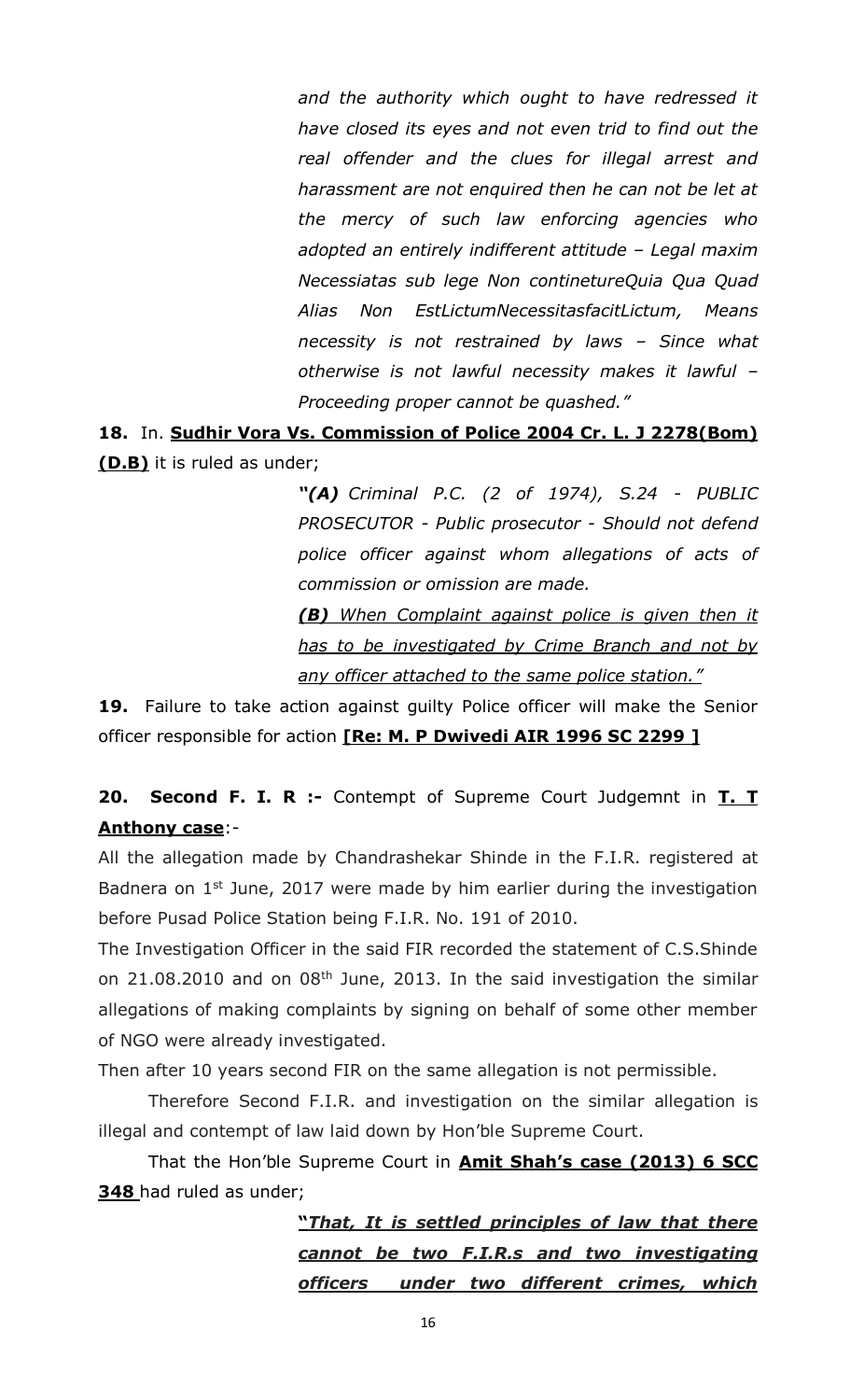*aroused out of one and same incident. The Hon'ble Bombay High Court ,in case of Shivraj s/o Kundlikubale&Ors.Vs. The State of Maharashtra, have quashed second F.I.R*

*Similarly, Hon'ble Supreme Court in cases of (i) T.T.Anthony Vs. State of Kerala and others, AIR 2001 SC 2637,Babubhai Vs. State of Gujrat and others (2010) 12 SCC 254; and in Amit Shah's (2013) 6 SCC 348laid down ratio in both the above judgment and held that two First Information Reports in respect of the same transaction are not permissible.* 

*When the First FIR was registered investigated and charge sheet filed - there can be no fresh investigation on receipt of every subsequent information in respect of the same cognizable offence or the same occurrence or incident giving rise to one or more cognizable offences – This Court has consistently laid down the law on the issue interpreting the Code, that a second FIR in respect of an offence or different offences committed in the course of the same transaction is not only impermissible but it violates Article 21 of the Constitution.* 

*The second FIR filed by the CBI Mumbai, is contrary to the directions issued in judgment and accordingly the same is quashed -. It would clearly be beyond the purview of sections 154 and 156 Cr.P.C , nay, a case of abuse of the statutory power of investigation in a given case. In our view a case of fresh investigation based on the second orsuccessive FIRs, not being a counter – case , filed in connection with the same or connected cognizable offence alleged to have been committed in the course of the same transaction and respect of which pursuant to the first FIR either investigation in under way or final report under section 173(2) has been forwarded to the Magistrate, may be a fit case for exercise of power to quash the second FIR.*

*As per law laid down by this Court in C.*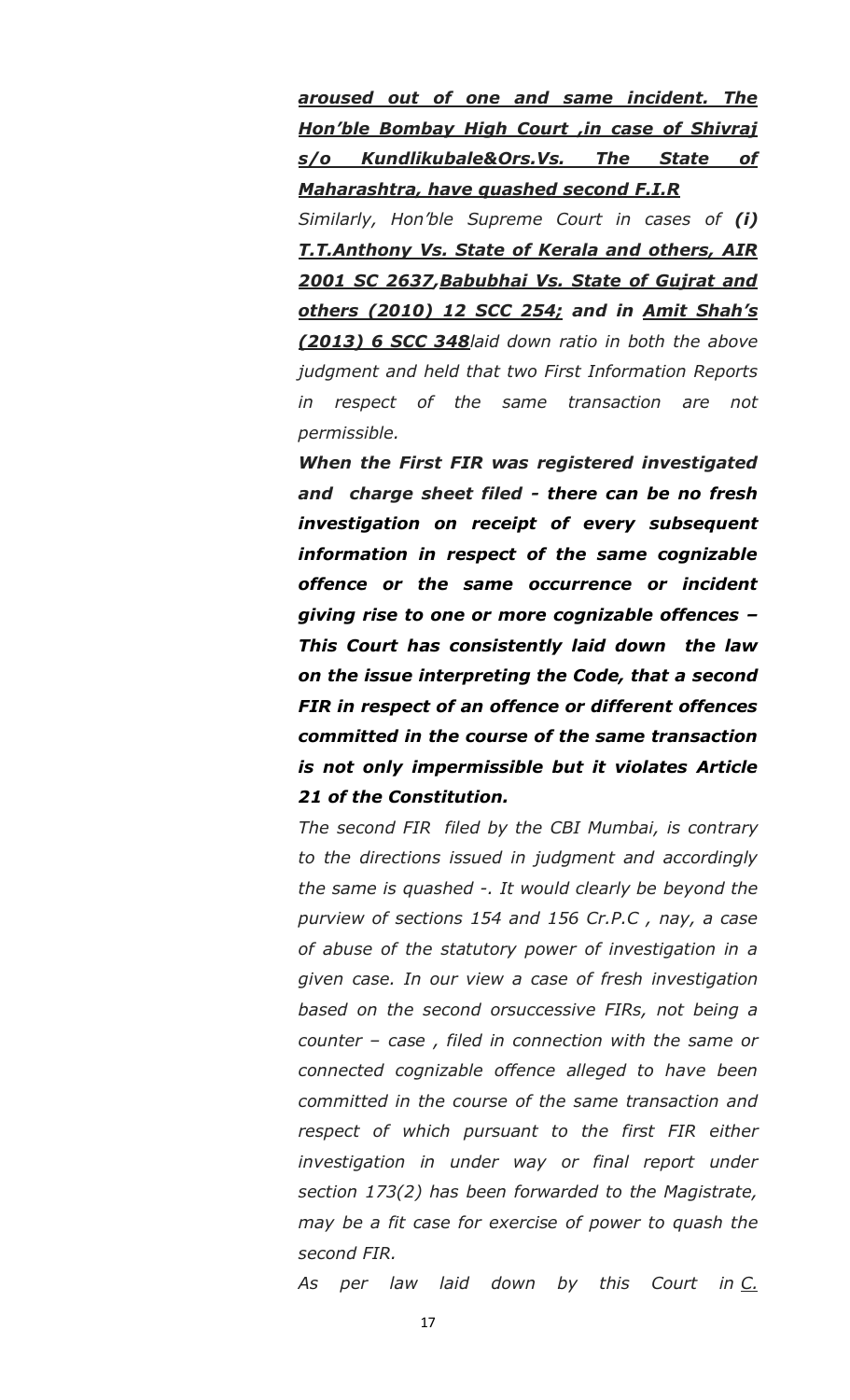*Muniappan (2010) 9 SCC 567 even if two separate complaint had been lodged, they could be clubbed together and one charge sheet could be filed – if two parts of the same transaction are investigated and prosecuted by different agencies, it may cause failure of justice not only in one case but in other trial as well – the officer in charge of a police station has to investigate not merely the cognizable offence reported in the FIR but also other connected offences found to have been committed in the course of the same transaction or the same occurrence and file one or more reports as provided in section 173 Cr.P.C – in Swamirathnam AIR 1957 SC 340, law is laid down that The charge, discloses one single conspiracy, although spread over several years. There was only one object of the conspiracy and that was to cheat members of the public. The fact that in the course of year others joined the conspiracy or that several incident of cheating took place in pursuance of the conspiracy did not change the conspiracy and did not charge the conspiracy and did not split up a single conspiracy into several conspiracies – the instances ofcheating were in pursuance of the conspiracy and were therefore parts of the same transaction filing of a fresh FIR by the CBI is contrary to various decisions of this Court – the second FIR filed by the CBI Mumbai, is contrary to the directions issued in judgment and accordingly the same is quashed. As a consequence, the charge sheet filed on 04.09.2012, in pursuance of the second FIR, be treated as a supplementary charge sheet in the first FIR.*

*Where one person alone is the accused and the interaction or intervention of the act of more persons than one does not come in, it would where the same act is committed by several persons, be not only inconvenient but indicious to try all the several persons separately. This would lead to unnecessary multiplicity to trails involving avoidable inconvenience to the witnesses and avoidable expenditure of public time and money . No corresponding advantage can be*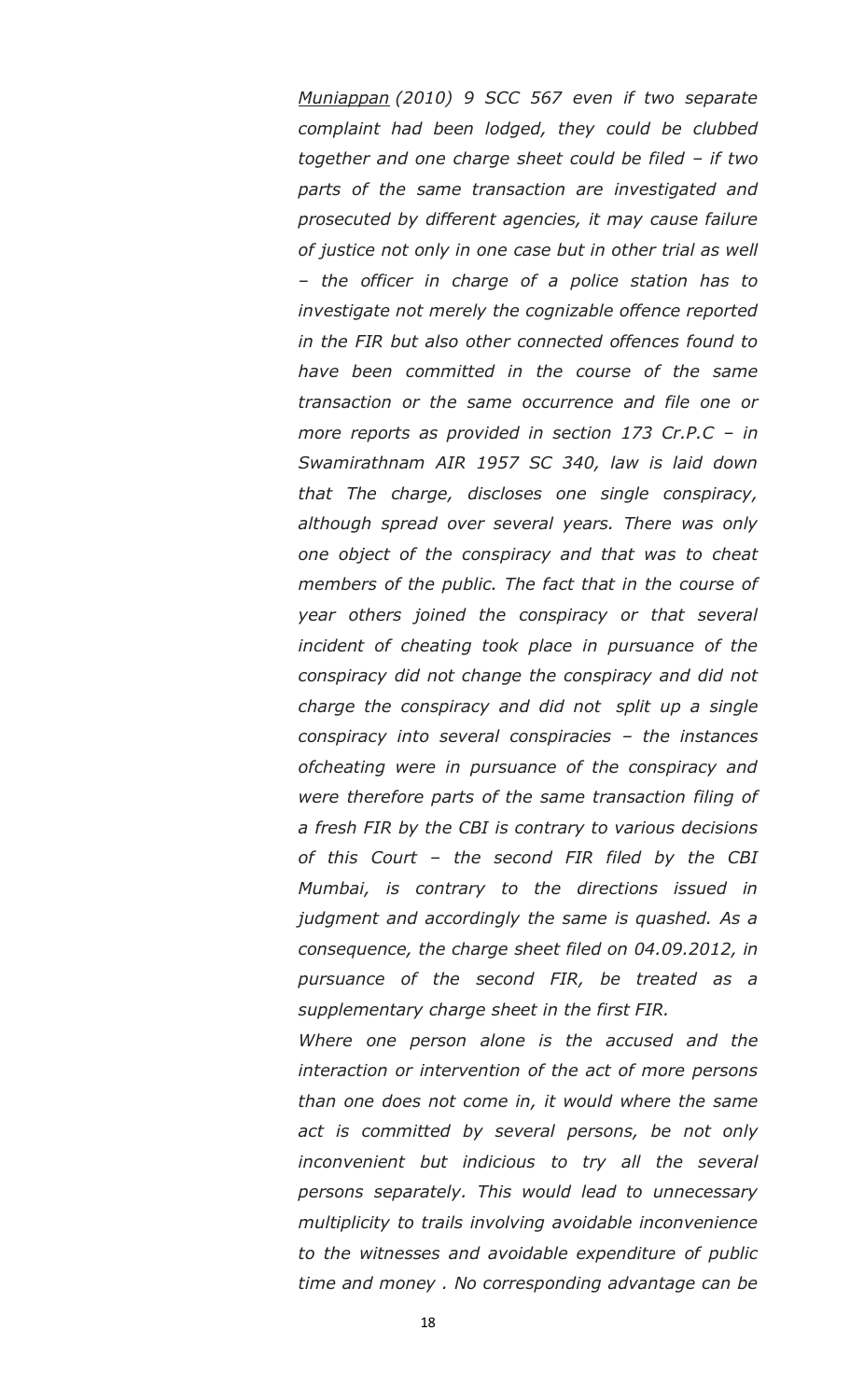*gained by the accused persons by following the procedure of seprate trials. Where , however ,several offences are alleged to have been committed by several accused personsit may be more reasonable to follow the normal rule of separate trials. But here , again , if those offences are alleged not to be wholly unconnected but as forming part of the same transaction the only consideration that will justify separate trials would be the embracement or difficulty caused to the accused persons in defending themselves.*

*The sweeping power of investigation does not warrant subjecting a citizen each time to fresh investigation by the police in respect ofthe same incident , giving rise to one or more cognizable offences, consequence upon filing of successive FIRs whether before or after filing the final report under section 173(2) Cr.P.C, any, a case of abuse of statutory power of investigation based on the second or successive FIRs , not being a counter –case, filed in connection with the same or connected cognizable offence alleged to have been committed in the course of the same transaction and in respect of which pursuant to the first FIR either investigation is under way or final report under Section 173 (2) has been forwarded to the magistrate ,may be a fit case for exercise of power to quash the second FIR.*

*From the above discussion it follows that under the scheme of the provisions of sections154, 155, 156, 157, 162, 169, 170, and 173 C.rP.C only the earliest or the first information in regard to the commission of a cognizable offence satisfies the requirements of section 154 Cr.P.C. Thus there can be no fresh investigation in respect of the same cognizable offence or the same occurrence or incident giving rise to a cognizable offence or offences and on entering the FIR in the station house diary, the officer in charge of apolice station has to investigate not merely the cognizable offence reported in the FIR but also other connected offences found to have been*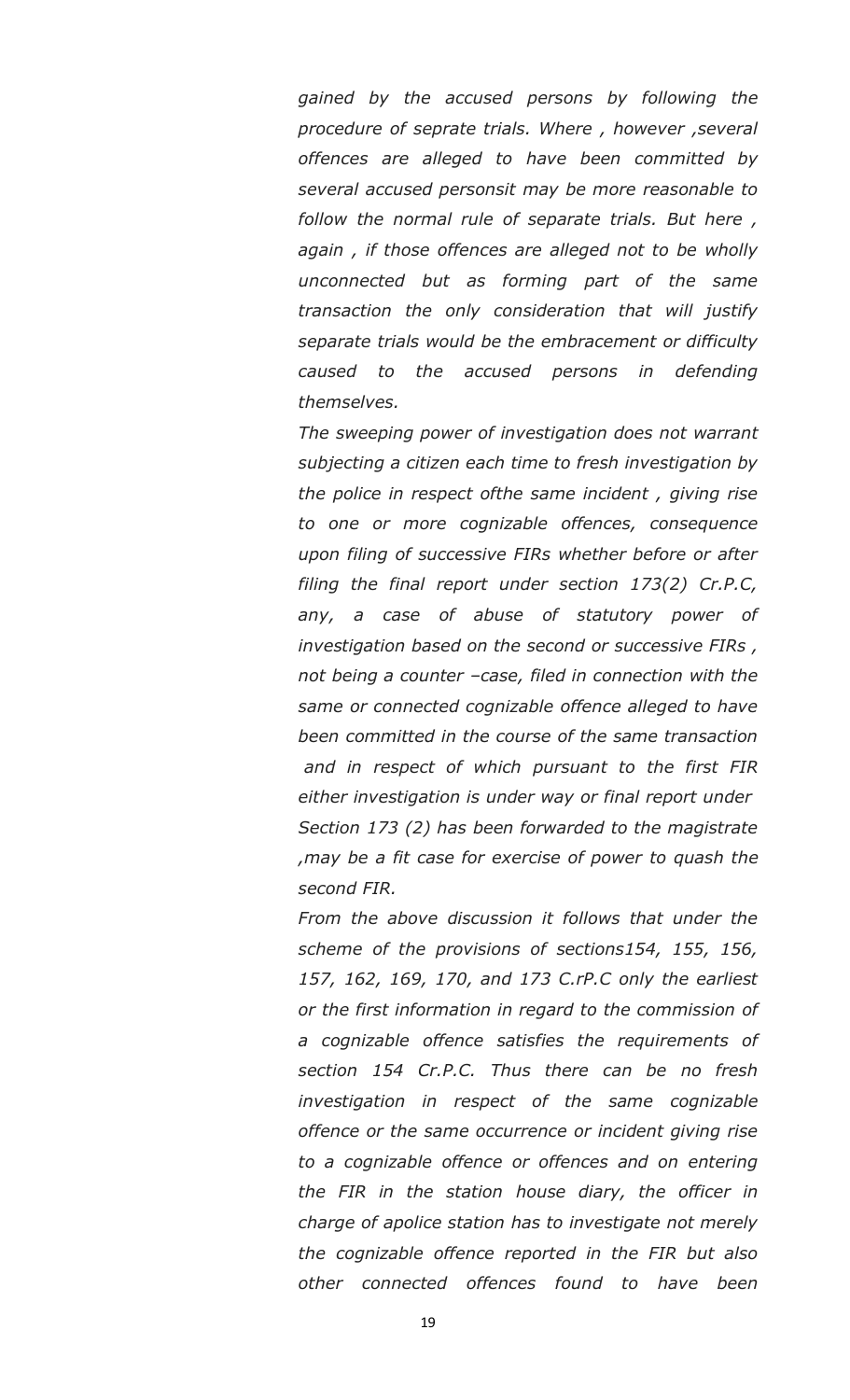*committed in the course of the same transaction or the same occurrence and file one or more reports as provided is section 173 Cr.P.C.*

*The second FIR is part of the same conspiracy and culminated into the same series of acts forming part of the same transaction in which the offence alleged in the first FIR was committed – both these cold blooded offence are inter –connected , they ought not to be tried separately as it may give rise to conflicting findings, raise issues of issue estoppels and /or res judicata and end up derailing or frustrating the interest of justice – if two part of same transaction are investigated and prosecuted by different agencies, it may cause failure of justice not only in one case but in other trial as well.*

*The court has to examine the facts and circumstances giving rise to both the FIRs and the test of sameness is to applied to find out whether both the FIRs relate to the same incident in respect of the same occurrence or are in regard to the incidents having two or more parts of the same transaction .this court parts of the same transaction . this court further held that if the answer is in affirmative , the second FIR is liable to be quashed.*

*The ratio laid down in Kari Choudhary's case (supra) is heavily relied on by learned ASG appearing for the CBI . In that decision , it was held that decision ,it was held that when there are two rival version in respect of the same episode, theywould normally take the shape of two different FIRs and investigation can be carried on under both of them by the same investigation agency.*

*SUMMARY*

*c) Even after filing of such a report, if he comes into possession of further information or material, there is no need to register a fresh FIR, he is empowered to make further investigation normally with the leave of the Court and where during further investigation, he collects further evidence, oral or documentary, he is obliged to forward the same with one or more further*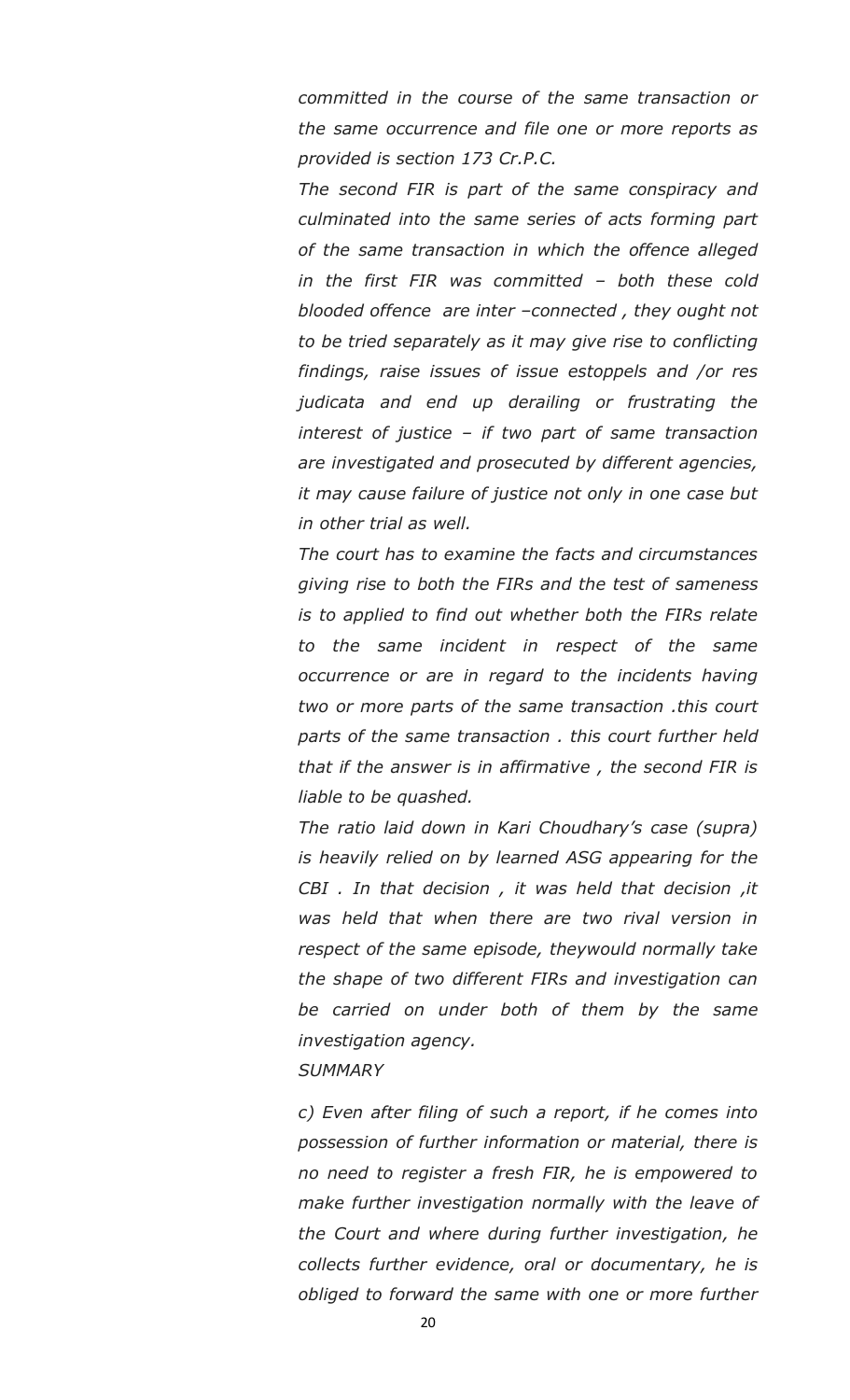*reports which is evident from sub-section (8) of Section 173 of the Code. Under the scheme of the provisions of* 

*Sections 154, 155, 156, 157, 162, 169, 170 and 173 of the Code, only the earliest or the first information in regard to the commission of a cognizable offence satisfies the requirements of Section 154 of the Code. Thus, there can be no second FIR and, consequently, there can be no fresh investigation on receipt of every subsequent information in respect of the same cognizable offence or the same occurrence or incident giving rise to one or more cognizable offences.*

*d) Further, on receipt of information about a cognizable offence or an incident giving rise to a cognizable offences or offences and on entering FIR in the Station House Diary, the officer-in-charge of the police station has to investigate not merely the cognizable offence reported in the FIR but also other connected offences found to have been committed in the course of the same transaction or the same occurrence and file one or more reports as provided in Section 173 of the Code. Sub-section (8) of Section 173 of the Code empowers the police to make further investigation, obtain further evidence (both oral and documentary) and forward a further report(s) to the Magistrate. A case of fresh investigation based on the second or successive FIRs not being a counter case, filed in connection with the same or connected cognizable offence alleged to have been committed in course of the same transaction and in respect of which pursuant to the first FIR either investigation is underway or final report under Section 173 (2) has been forwarded to the Magistrate, is liable to be interfered with by the High Court by exercise of power under Section 482 of the Code or under Articles 226/227 of the Constitution.*

*e) First Information Report is a report which gives first information with regard to any offence. There cannot be second FIR in respect of the same offence/event*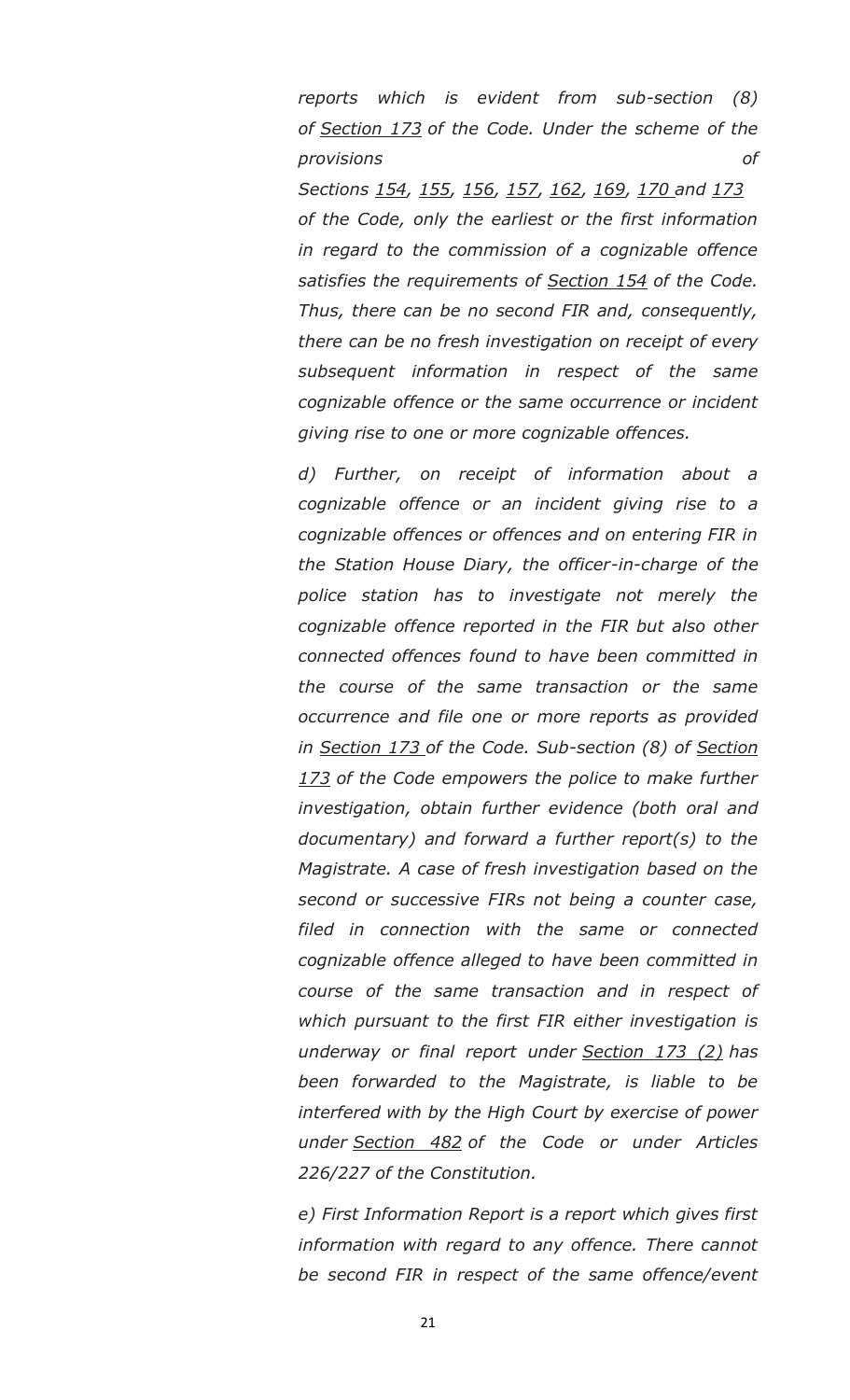*because whenever any further information is received by the investigating agency, it is always in furtherance of the first FIR.*

*i) Administering criminal justice is a two-end process, where guarding the ensured rights of the accused under Constitution is as imperative as ensuring justice to the victim. It is definitely a daunting task but equally a compelling responsibility vested on the court of law to protect and shield the rights of both. Thus, a just balance between the fundamental rights of the accused guaranteed under the Constitution and the expansive power of the police to investigate a cognizable offence has to be struck by the court. Accordingly, the sweeping power of investigation does not warrant subjecting a citizen each time to fresh investigation by the police in respect of the same incident, giving rise to one or more cognizable offences. As a consequence, in our view this is a fit case for quashing the second FIR to meet the ends justice.and subsequently collect reliable evidences to establish the same.*

#### *CONCLUSION:*

*53) In the light of the specific stand taken by the CBI before this Court in the earlier proceedings by way of assertion in the form of counter affidavit, status reports, etc. we are of the view that filing of the second FIR and fresh charge sheet is violative of fundamental rigths under Article 14, 20 and 21 of the Constitution since the same relate to alleged offence in respect of which an FIR had already been filed and the court has taken cognizance.*

*Filing fresh FIR is contrary to various judicial pronouncements which is demonstrated in the earlier part of our judgment.*

*54) In view of the above discussion and conclusion, the second FIR dated 29.04.2011 being RC No. 3 (S)/2011/Mumbai filed by the CBI is contrary to the directions issued in judgment and order dated*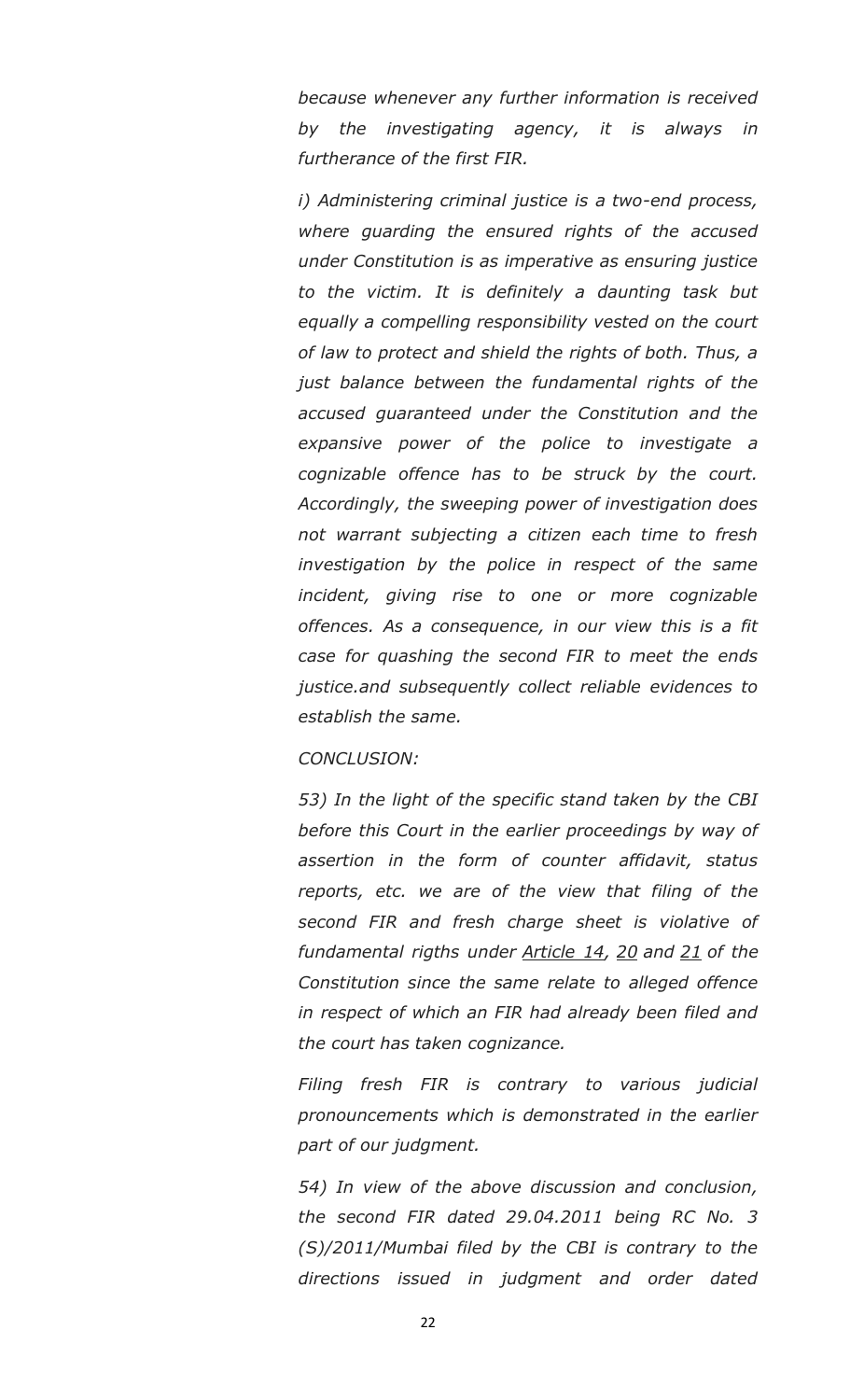*08.04.2011 by this Court in Writ Petition (Criminal) No. 115 of 2009 and accordingly the same is quashed. As a consequence, the charge sheet filed on 04.09.2012, in pursuance of the second FIR, be treated as a supplementary charge sheet in the first FIR.*"

### **21. Afterthought concocted story by Chandrashekar Shinde:**

 That, the said Chandrashekar Shinde was expelled from NGO on 20.07.2007 and on 27<sup>th</sup> October, 2007 he made allegation. But how he come to know that his signature was put on a letter dated 17<sup>th</sup> September, 2007 was explained nowhere.

Also, his statement was reordered by Pusad Police on 21.08.2010 and 08.06.2013 to investigation of F.I.R. No. 191/ 2010 then he had not mentioned anything about this fact of signature because it was false and concocted.

Then after 10 years unexplained deley he raised this issue with ulterior motive.

22. **Unexpected Delay of 10 years:-** the alleged incident was of the year 2007 and the order is passed in 2010 i.e. after 10 years and on this ground also the entire proceeding is vitiated in view of law laid down by Hon'ble Supreme Court in **Jagdish** v. **Ashok Kumar Gureja 2008 Cr.L.J. 908,** where it is ruled as under;

> *"Criminal P.C. (2 of 1974), S.340- Filing of false document - Delay in making complaint - Application for taking action for perjury filed after lapse of four and half years - it would not be proper to give any such direction after four and a half years and it would not be expedient in the interest of justice - Is not maintainable.*

> *Though there is no limitation for prosecuting a person for perjury, but certainly, while forming an opinion by the Court, the Court has to consider the dictum of the law and the wisdom of the legislature that it is expedient in the interest of justice that an inquiry should be made into any offence."*

### **23. Mental status of said Chadrashekhar Shinde :-**

That the said Chandrashekhar Shinde is mentally sick and having tendency to make false frivolous Complaints against everybody. Due to his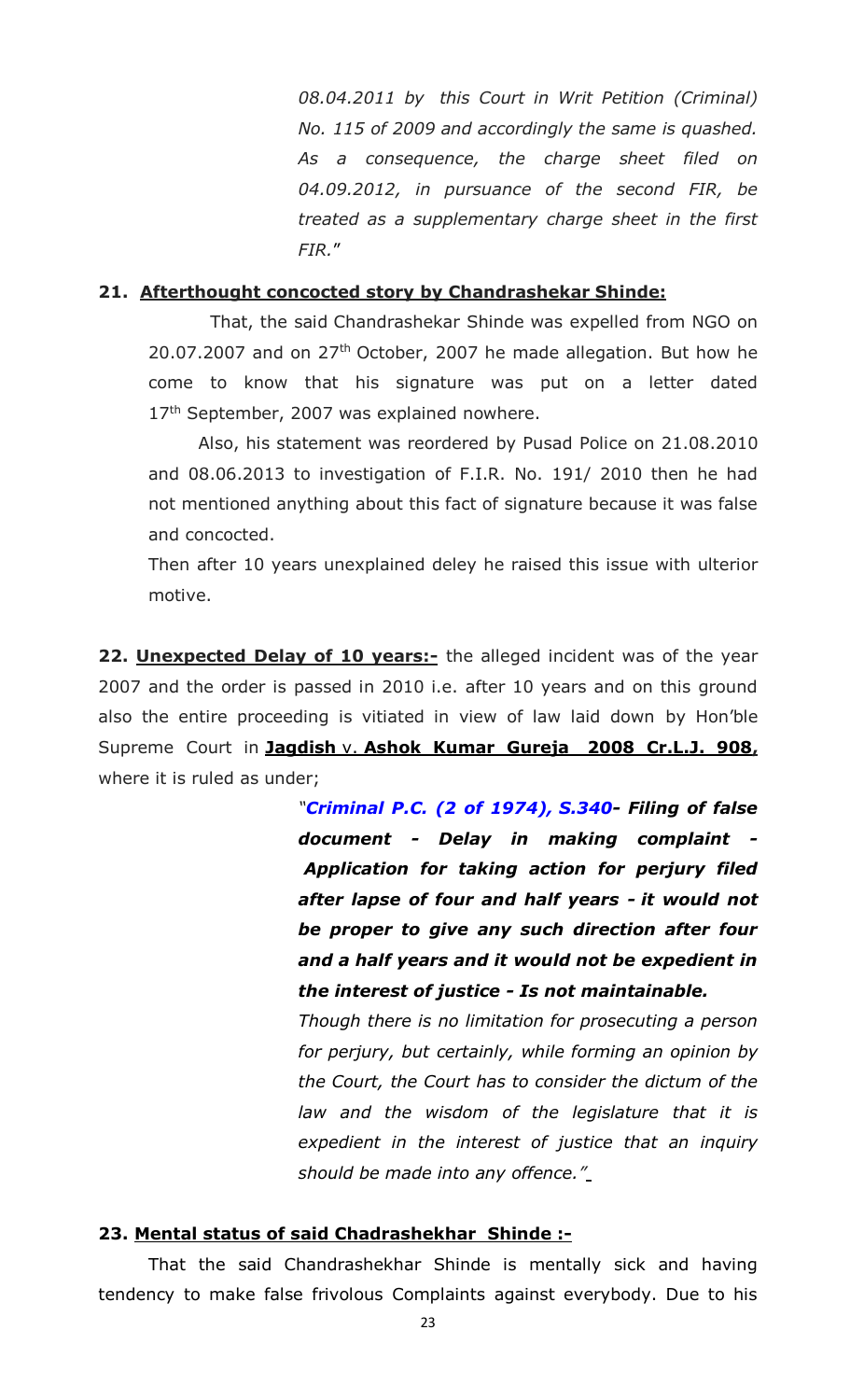failure in profession and personal life and out of his frustration **he had attacked Chairman of Pusad Bar Association in Court premises and therefore resolution is passed by all the Advocates of Pusad Bar Association against him.**

Out of his frustration he had made complaints against

**i) Shri. Rajeeev Satav, M.P, Congress**

**ii) Shri. Vijay Khadse, Ex. M.L.A. Congress** 

**iii) Adv. Ashish Deshmukh, Chairman of Bar Council of Mahrashtra and Goa**

**iv) Police Station officers of Umerkhad Police** 

**v) Around 200 citizens of Umarkhad**

**vi) Too many other political leaders, reporters etc.** 

and when Umarkhed Police was supposed to take action against Chandrashekhar Shinde for false, frivolous and scandalous complaint. He withdrew his Complaint saying that Police have no jurisdiction to investigate it.

This shows his mental level and this needs to be taken in to consideration for taking action against him Section. 211 of Indian Penal Code.

24. That the basic order dated 12<sup>th</sup> April, 2017 passed by Shri. M.A. Sayeed, member of State Human Rights Commission nowhere states as to exactly which offence is committed and therefore the said order is itself illegal in view of law laid down by Full Bench of Hon'ble Supreme Court in **Har Gobind and others** Vs. **The State of Haryana AIR 1979 SC 1760**, where it is ruled as under;

> *"Criminal P.C. (5 of 1898), S.476 - Non genuine and forged document produced in Court - Prosecution for offence on the direction by public authority - Finding regarding exact offence committed, is required - Absence of finding - Order filing complaint cannot be supported in law. It was incumbent on the Court directing the complaint to record a clear finding regarding the exact offence which was committed by the party to the proceeding. In the absence of such a finding the order filing the complaint cannot be supported in law. (Para 1) The will was not genuine and was forged document. The Courts really found was that the will was*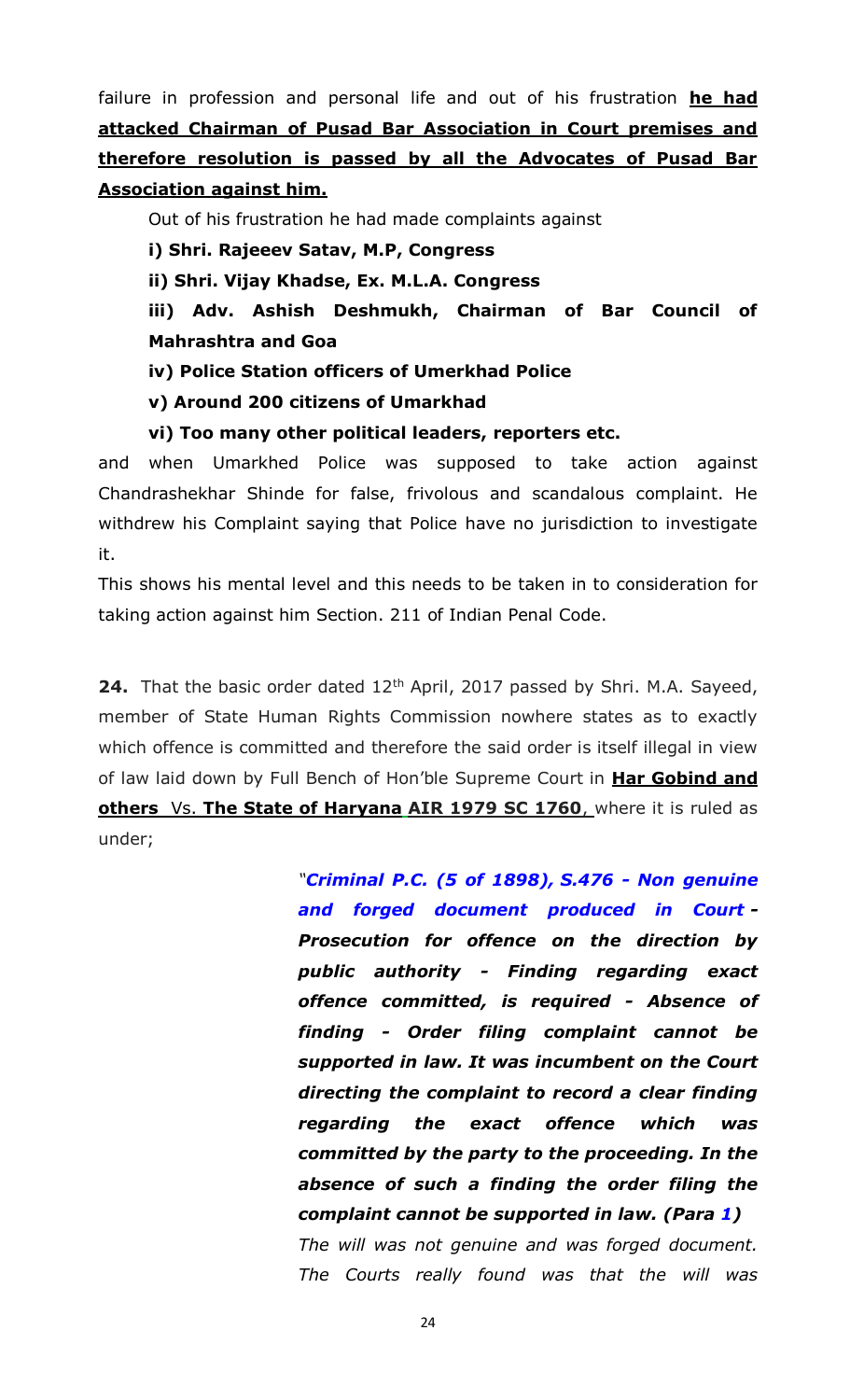*executed under suspicious circumstances and not that it was a downright forgery. The Court of the Addl. District Judge which filed the complaint has not at all given any finding as to the part played by the appellants in the execution of the will. Nor has he clarified as to how the appellants could be prosecuted under Sections 467/109."*

But the concerned officers of Badnera Police Station have registered the offence under section 420,468, of Indian Penal Code and this itself is highly illegal.

**25.** That the police have no jurisdiction to investigate the case if any Non-Cognizable offence is disclosed in view of section 155 (2) of Criminal Procedure Code.

> *"155 (2). No police officer shall investigate a noncognizable case without the order of a Magistrate having power to try such case or commit the case for trial ".*

**26.** Hon'ble High Court in the case of **Nabisab and Ors. Vs.The State of Karnataka MANU/KA/1351/2017** where it is ruled that;

> *"Police have registered the case even under Section 420 of the I.P.C. only with an intention to get over the mandatory requirements of Section 155(2) of the Cr.P.C. and to proceed with the investigation according to their whims and fancies. Even in earlier cases no public came forward to give the complaint that they have been cheated by any of the petitioners. So the police suo motu registered the case even for the said offence. Therefore, their intention is very clear that it is to abide or overcome of obtaining prior permission from the concerned Magistrate Court.*

> *Under such circumstances, I am of the opinion that the petitioners, in all the above petitions, have succeeded in establishing their contention that registration of First Information Reports are in derogation of the mandatory requirements of law, without fulfillment of the said requirements. Even according to the factual story of the prosecution,*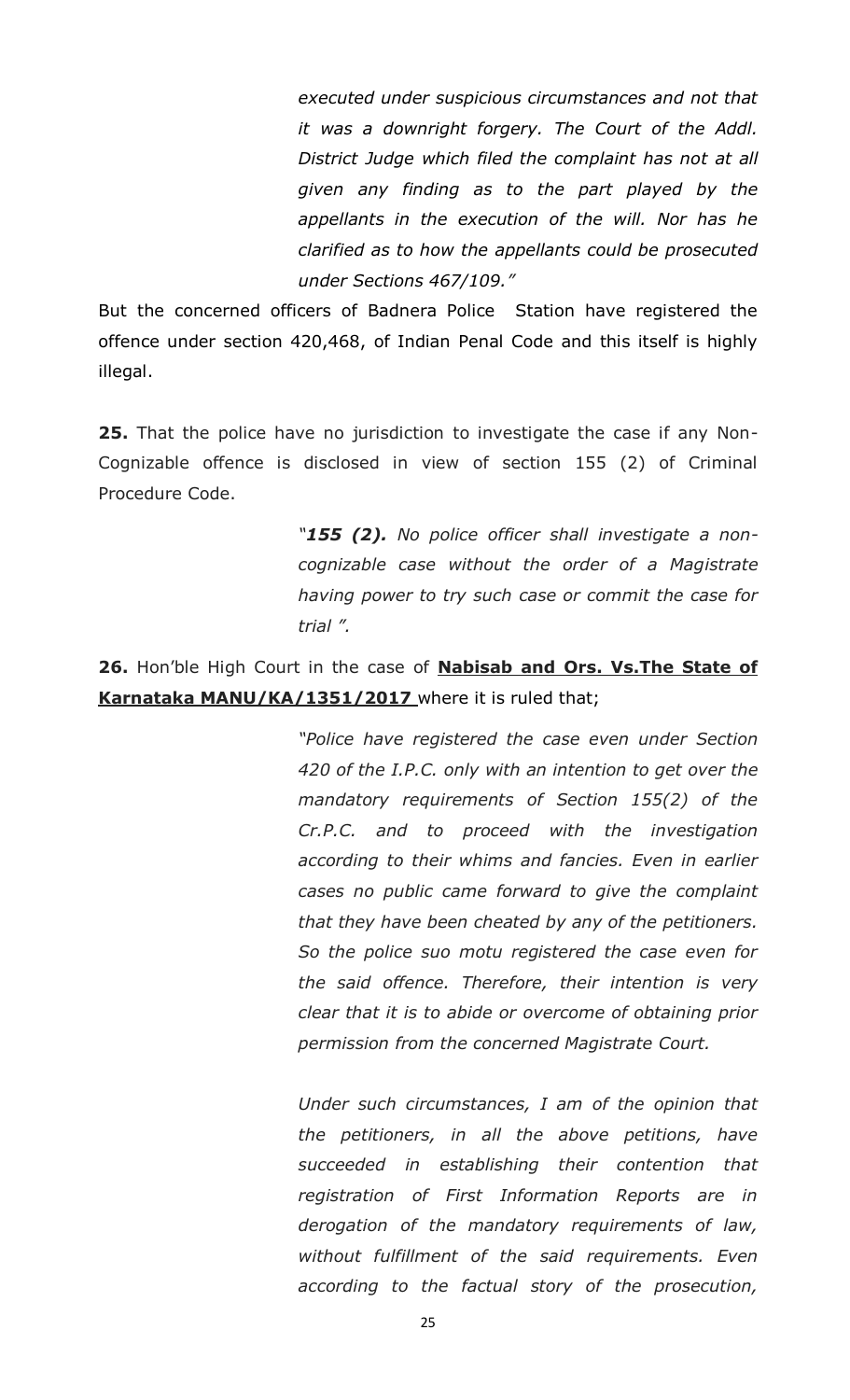*there is no material to show that the petitioners/accused have committed such alleged offences.*

*All the petitions are allowed. The above mentioned FIRs in and the charge-sheet/criminal cases are hereby quashed. The criminal proceedings initiated against the petitioners based on the FIRs and chargesheet, are hereby quashed invoking the jurisdiction under Section 482 of Cr.P.C."*

### **27.** Hon'ble High Court in the case of **Nisha Priya Bhatia Vs. State NCT of Delhi and Ors MANU/KA/1351/2017** where it is ruled that;

*"In the present case the allegations in the FIR only disclosed commission of non-cognizable offences. Thus, the FIR was registered and investigated contrary to the provisions of Sections 154 and 155(2) Cr.P.C.* 

*Since the above noted FIR and the proceedings pursuant thereto are liable to be quashed on the issue noted above itself and this Court is not required to further delve into the issue whether the above noted FIR was a result of mala fide exercise of power or the other grounds as agitated."*

### **28. Cognizance by any Court barred due to provisions of 195 of Criminal Procedure Code:-**

 That the allegations in the present case were regarding the false information given to the commission then as per provisions of section 195 of Criminal Procedure Code police could not have registered F.I.R. on the complaint by a private person. In fact the Complainant should be the registrar of the Human Rights Commission and the private Complaint by Chandrashekar Shinde was illegal.

 Hon'ble Supreme Court in **Narendra Kumar Shrivastava's case (2019) 3 SCC 318**, quashed such proceedings. It is ruled as under;

> "**20.** This Court in **M.S. Ahlawat (supra)** has clearly held that private complaints are absolutely barred in relation to an offence said to have been committed under Section 193 IPC and that the procedure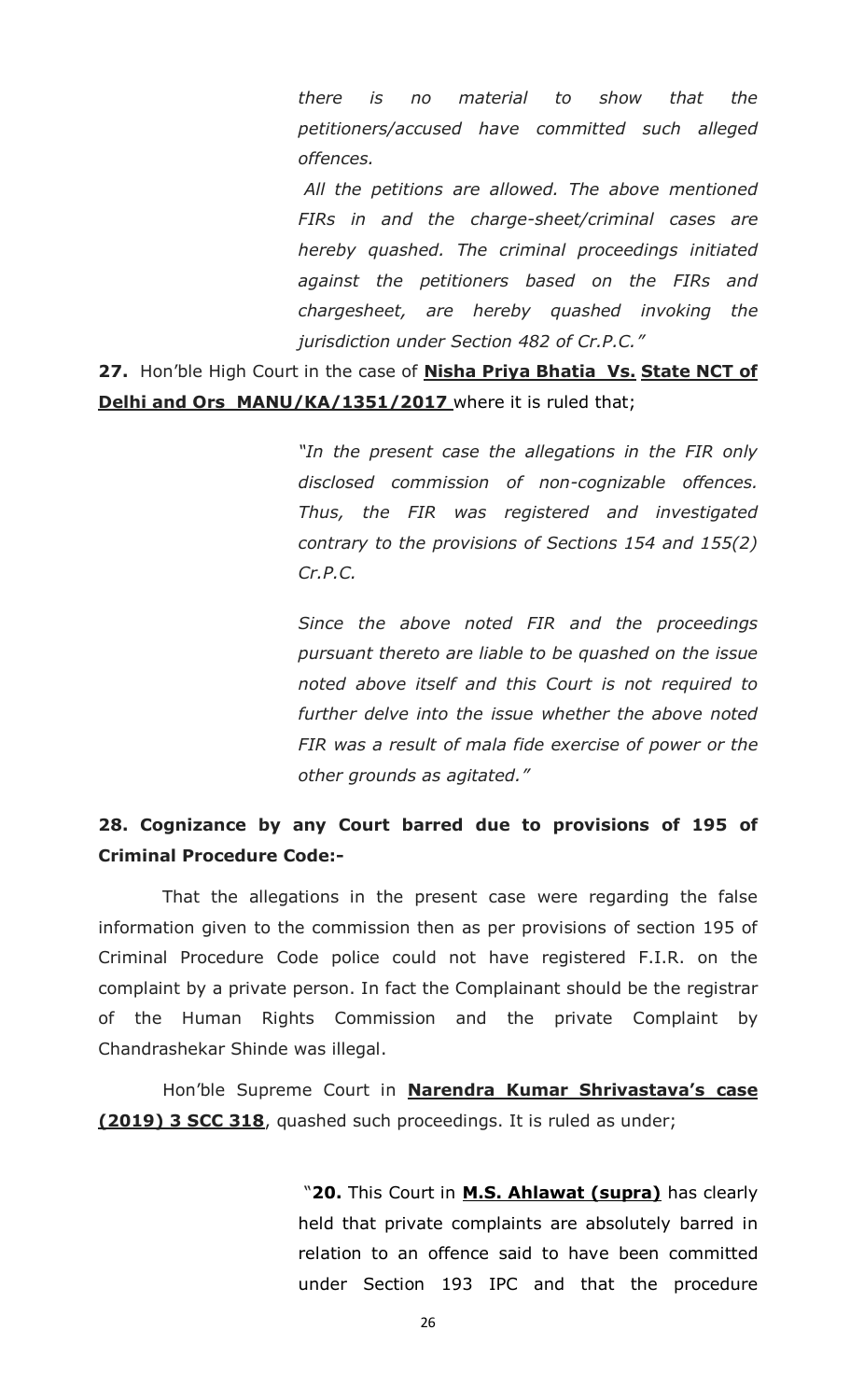prescribed under Section 195 of the Cr.P.C. are mandatory. It was held that:

*"5. Chapter XI IPC deals with "false evidence and offences against public justice" and Section 193 occurring therein provides for punishment for giving or fabricating false evidence in a judicial proceeding. Section 195 of the Criminal Procedure Code (CrPC) provides that where an act amounts to an offence of contempt of the lawful authority of public servants or to an offence against public justice such as giving false evidence under Section 193 IPC etc. or to an offence relating to documents actually used in a court, private prosecutions are barred absolutely and only the court in relation to which the offence was committed may initiate proceedings. Provisions of Section 195 CrPC are mandatory and no court has jurisdiction to take cognizance of any of the offences mentioned therein unless there is a complaint in writing as required under that section. It is settled law that every incorrect or false statement does not make it incumbent upon the court to order prosecution, but (sic) to exercise judicial discretion to order prosecution only in the larger interest of the administration of justice.*

*6. Section 340 CrPC prescribes the procedure as to how a complaint may be preferred under Section 195 CrPC. While under Section 195 CrPC it is open to the court before which the offence was committed to prefer a complaint for the prosecution of the offender, Section 340 CrPC prescribes the procedure as to how that complaint may be preferred. Provisions under Section 195 CrPC are mandatory and no court can take cognizance of offences referred to therein (sic). It is in respect of such offences the court has jurisdiction to proceed under Section 340 CrPC and a complaint outside the provisions of Section 340 CrPC cannot be filed by any civil, revenue or criminal court under its inherent jurisdiction." (emphasis supplied)*

*23. In Sachida Nand Singh (supra), this Court had*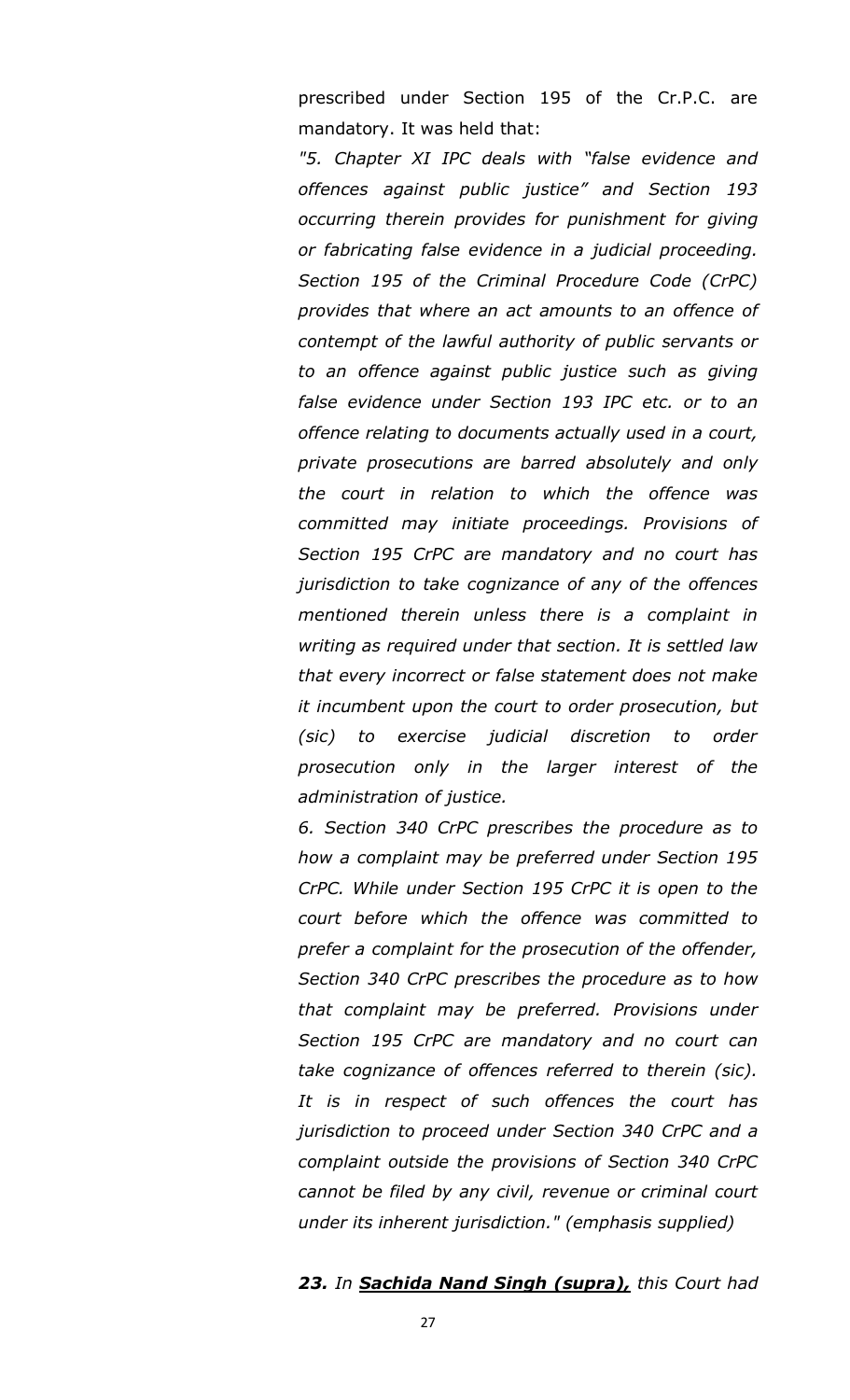*dealt with Section 195(1)(b)(ii) of the Cr.P.C unlike the present case which is covered by the preceding clause of the Section. The category of offences which fall under Section 195(1)(b)(i) of the Cr.P.C. refer to the offence of giving false evidence and offences against public justice which is distinctly different from those offences under Section 195(1)(b)(ii) of Cr.P.C, where a dispute could arise whether the offence of forging a document was committed outside the court or when it was in the custody of the court. Hence, this decision has no application to the facts of the present case.*"

#### **29. REQUEST:- It is therefore humbly requested that:-**

**1.** Action under Contempt of Court's Act, 1971 be taken against concerned guilty officers of Badnera Police Station, involved in utter disregard and defiance of the law laid down by Hon'ble Bombay High Court in the Case of **Rajeshwar 2014 ALL MR (Cri.) 573, Ramkrishna Baburao Maske 1974 SCC OnLine Bom 68., R. Muthukaran MANU/TN/0810/2017, Shaila Sebastian Vs. R. Jawaharaj and Another (2018) 7 SCC 581** where it is ruled than when no property is involved then the offence of cheating under section 420 is not made out and on the allegation of signing on behalf of other without any authorization the offence of cheating and forgery under section 463, 468 etc. is made out and Police have no right to register such FIR and to investigate . But on  $1^{st}$  June, 2017 an FIR is registered under section 420, & 468 of Indian Penal Code thereby lowered down the majesty and dignity of the Hon'ble Bombay High Court and Hon'ble Supreme Court and therefore strict action under section 167,211,220,r/w 120(B) & 34 of Indian Penal Code, Section 145(2) Maharashtra Police Act and under Contempt of Court's Act, is necessary against concerned guilty Police officers of Badnera in view of law laid down in **Re: M.P.Dwivedi AIR 1996 SC 2299**